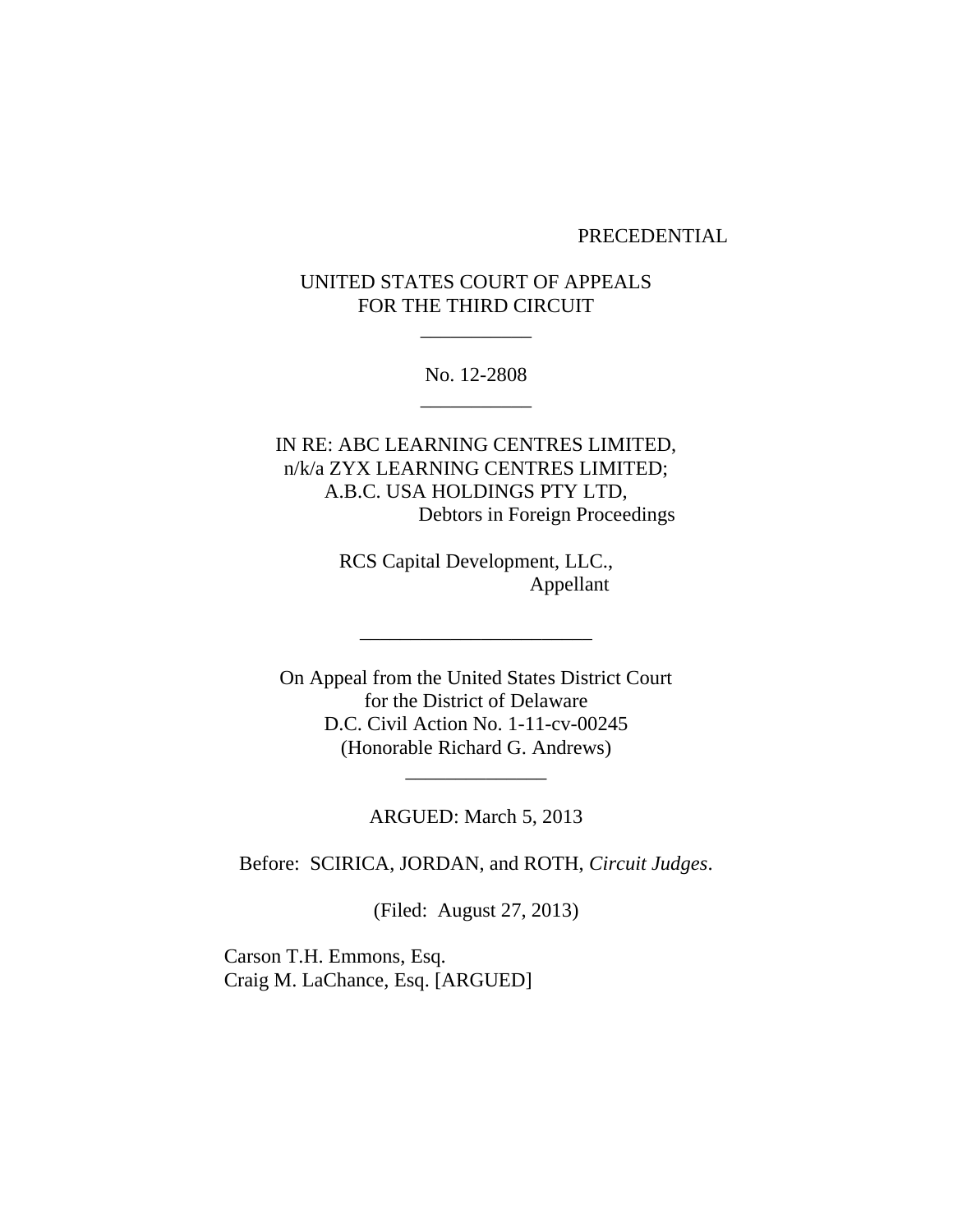Daryl M. Williams, Esq. Baird, Williams & Greer 6225 North 24<sup>th</sup> Street Suite 125 Phoenix, AZ 85016

Garvan F. McDaniel, Esq. Bifferato Gentilotti 800 North King Street Plaza Level Wilmington, DE 19801

*Counsel for Appellant* 

Ryan M. Bartley, Esq. Young, Conaway, Stargatt & Taylor 1000 North King Street Rodney Square Wilmington, DE 19801

Howard Seife, Esq. [ARGUED] Chadbourne & Parke 30 Rockefeller Plaza New York, NY 10012

*Counsel for Appellees*

# OPINION OF THE COURT \_\_\_\_\_\_\_\_\_\_\_\_\_\_\_\_\_

\_\_\_\_\_\_\_\_\_\_\_\_\_\_\_\_\_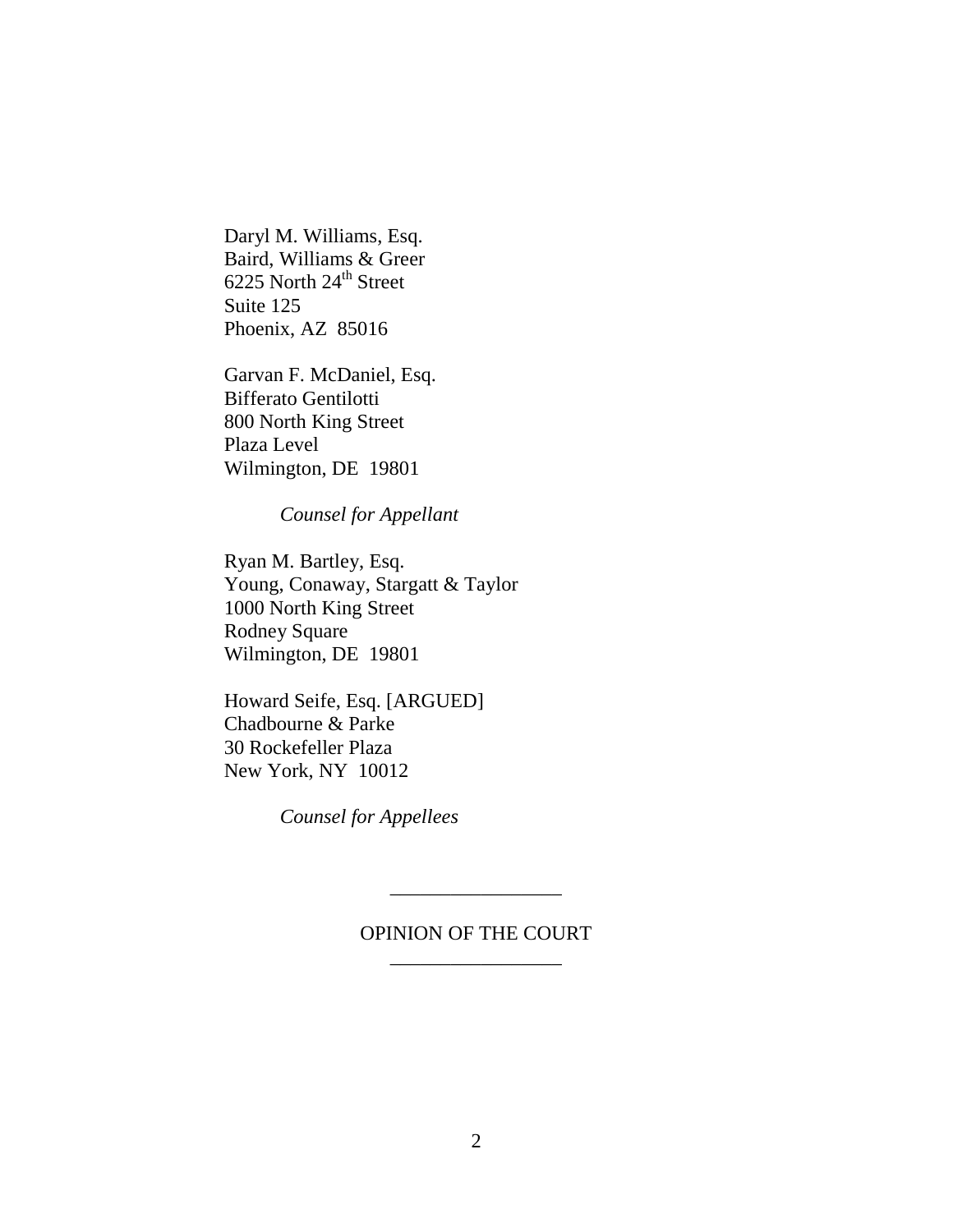#### SCIRICA, *Circuit Judge*.

RCS Capital Development LLC appeals from an order of recognition of an Australian insolvency proceeding under Chapter 15 of the Bankruptcy Code, and an order staying actions against the debtor, ABC Learning Centres, and its property in the United States. We must determine whether the Australian insolvency proceeding should be recognized as a foreign main proceeding under Chapter 15 of the Bankruptcy Code, and whether the debtor's fully-encumbered property in the United States is subject to the automatic stay under 11 U.S.C. § 1520.

### **I.**

ABC Learning Centres Ltd. is a publicly-traded Australian company that provided child care and educational services in Australia, the United States and other countries through its 38 subsidiaries. It conducted business in the United States principally through its subsidiaries, ABC Developmental Learning Centres (USA) Inc. (ABC Delaware) and the Learning Care Group. In June 2008, RCS Capital Development LLC contracted with ABC Delaware to develop child care facilities in the United States, and ABC guaranteed ABC Delaware's loan obligations. RCS won a \$47 million verdict on a breach of contract claim against ABC Delaware in Arizona state court on May 14, 2010. RCS is a defendant to a Nevada lawsuit brought by ABC Learning and ABC Delaware, seeking \$30 million.

In November 2008 ABC's directors entered into Voluntary Administration in Australia, and appointed administrators to determine whether ABC could be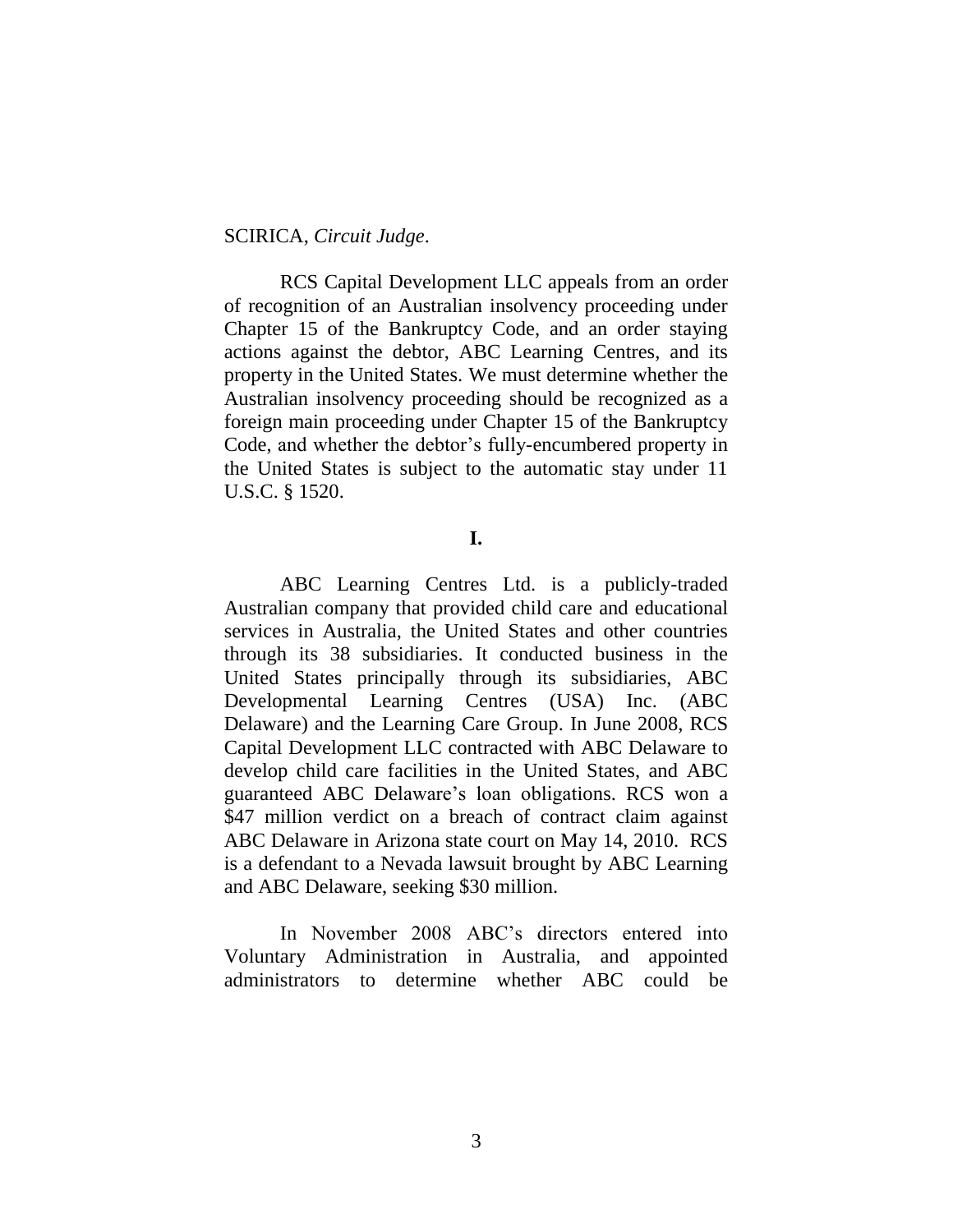restructured to address its insolvency, or whether it had to be liquidated.<sup>1</sup> Entering into Voluntary Administration breached ABC's loan agreements with its secured creditors. This breach triggered the secured creditors' rights to realize their assets through the receivership process prescribed by Australia's Corporations Act. Corporations Act 2001 s 554E(3) (Austl.) (hereinafter "Corporations Act"). The secured creditors exercised that right and appointed a receiver. ABC was entirely leveraged, so the value of all its assets was encumbered by its secured creditors' charges.<sup>2</sup>

ABC's directors voted to enter liquidation proceedings on June 2, 2010, and appointed two of the administrators as the liquidators to wind up the company. The receivership continued through the commencement of liquidation proceedings, and operated in tandem with the winding up. ABC's liquidators granted the receiver permission to manage and operate ABC. A liquidator realizes assets for the benefit of all the creditors, investigates charges claimed by the secured creditors, takes an accounting and payment of the value of assets the receiver realized beyond the amount of the debenture, and distributes assets on a pro rata basis among creditors of the same priority.

On May 26, 2010, the administrators-turnedliquidators petitioned the Bankruptcy Court of Delaware as ABC's foreign representatives for recognition of the

<sup>&</sup>lt;sup>1</sup> Insolvency proceedings under Australia's Corporations Act of 2001 may commence by appointing an administrator to determine the company's solvency.

<sup>2</sup> Under Australian law, a charge is a security interest in property similar to a lien in the United States.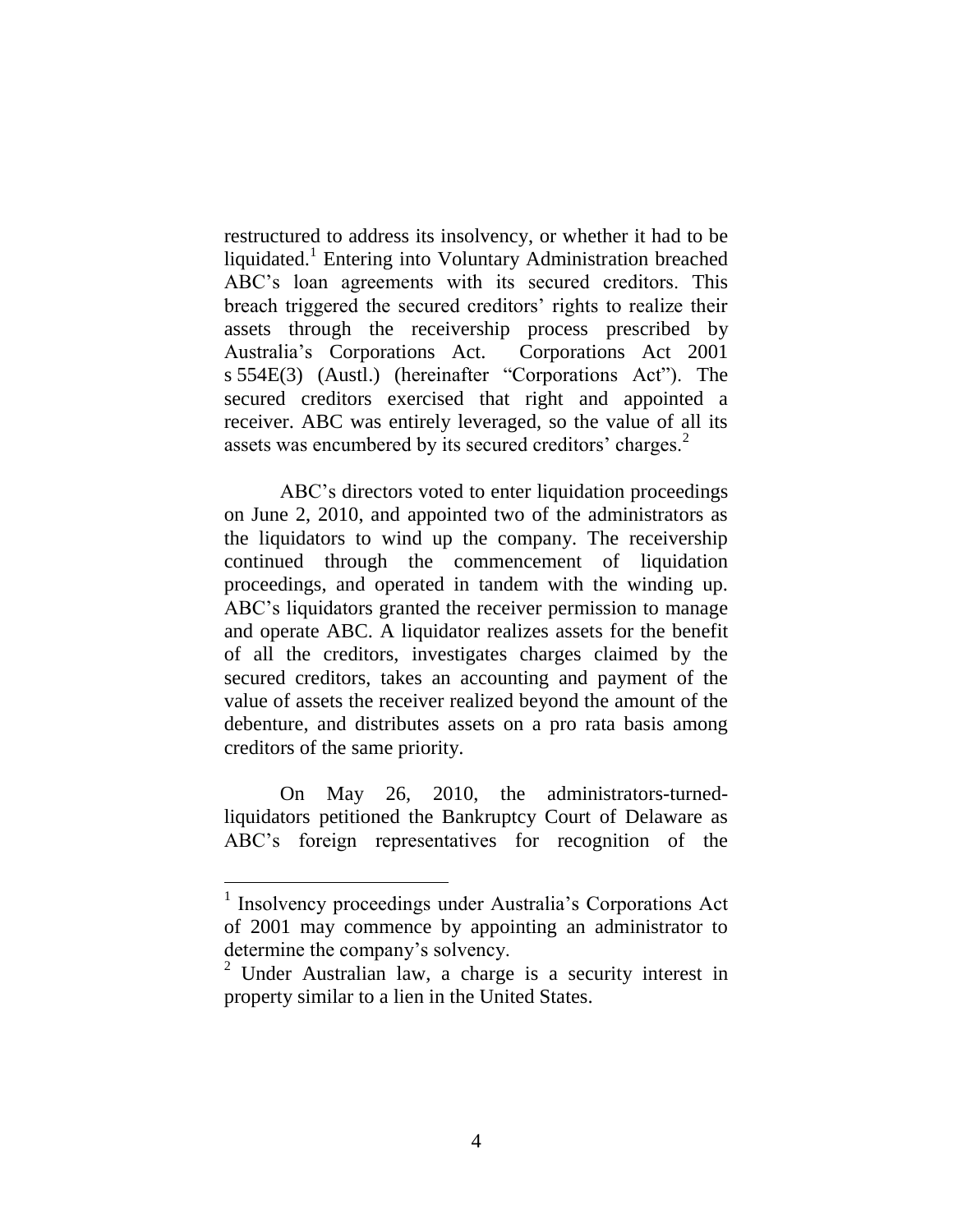Australian insolvency proceedings under Chapter 15 of the Bankruptcy Code. The petition was filed before the Arizona verdict was rendered into judgment, and the immediate focus of the stay was ABC's suit against RCS in Nevada state court. The Bankruptcy Court found the liquidation was a foreign main proceeding that met the recognition requirements and did not manifestly contravene U.S. public policy. The Bankruptcy Court ordered recognition and an automatic stay of actions against ABC and ABC's property within the United States' jurisdiction. The Bankruptcy Court granted RCS's motion to lift the stay for the purpose of rendering its Arizona verdict to judgment, and applying the judgment against the Nevada action. The District Court of Delaware upheld the Bankruptcy Court's orders, noting that RCS was granted all the relief it initially sought. RCS appeals from the District Court's order.

# **II. 3**

Congress created Chapter 15 of the Bankruptcy Code in Title VIII of the Bankruptcy Abuse Prevention and Consumer Protection Act of 2005. 11 U.S.C. § 1501 *et seq.* Under Chapter 15, U.S. bankruptcy courts must recognize a foreign insolvency proceeding when it is "a collective judicial

 $\overline{a}$ 

<sup>&</sup>lt;sup>3</sup> The Bankruptcy Court had jurisdiction under 11 U.S.C.  $\S$ 105. The District Court had jurisdiction over the appeal from the Bankruptcy Court's final order under 28 U.S.C. § 158(a). We have jurisdiction over this appeal from the final order of the district court under 28 U.S.C. § 158(d). We review the legal standards applied by the district court and the bankruptcy court de novo. *In re DeSeno*, 17 F.3d 642, 643 (3d Cir. 1994).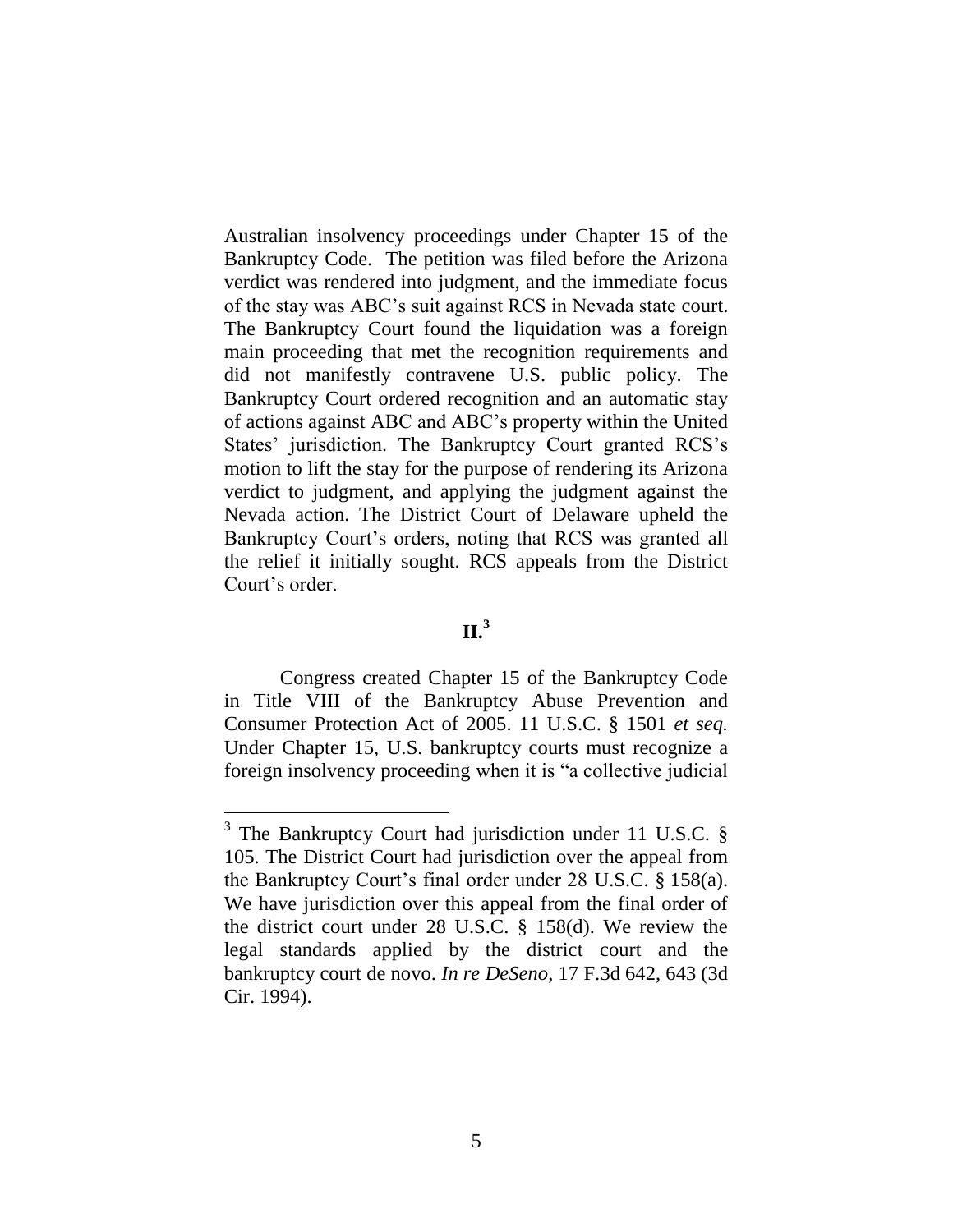or administrative proceeding in a foreign country . . . under a law relating to insolvency or adjustment of debt in which proceeding the assets and affairs of the debtor are subject to control or supervision by a foreign court, for the purpose of reorganization or liquidation." 11 U.S.C. § 101(23); *id.* § 1517(a).<sup>4</sup> The statute requires recognition when the foreign proceeding meets the requirements of section 1502. *Id.* § 1517(a). "Upon recognition of a foreign  $[main]$  proceeding ... . sections 361 and 362 apply with respect to the debtor and the property of the debtor that is within the territorial jurisdiction of the United States." *Id.* § 1520(a)(1). Section 362 stays "the enforcement, against the debtor or against property of the estate, of a judgment obtained before the commencement of the case under this title." *Id.* § 362(a)(2).

Congress enacted Chapter 15 to provide effective mechanisms for dealing with cases of cross-border insolvency with the following objectives:

> (1) cooperation between . . . courts of the United States, . . . and the courts and other competent authorities of foreign countries involved in cross-border insolvency cases; (2) greater legal certainty for trade and investment;

<sup>&</sup>lt;sup>4</sup> A foreign representative must petition for recognition, which shall be granted where the proceeding is pending in the country where the debtor has the center of its main interests (main) or where it has an establishment (nonmain), the foreign representative is a person or body, and where the petition meets § 1515 filing requirements. 11 U.S.C. § 1517(a).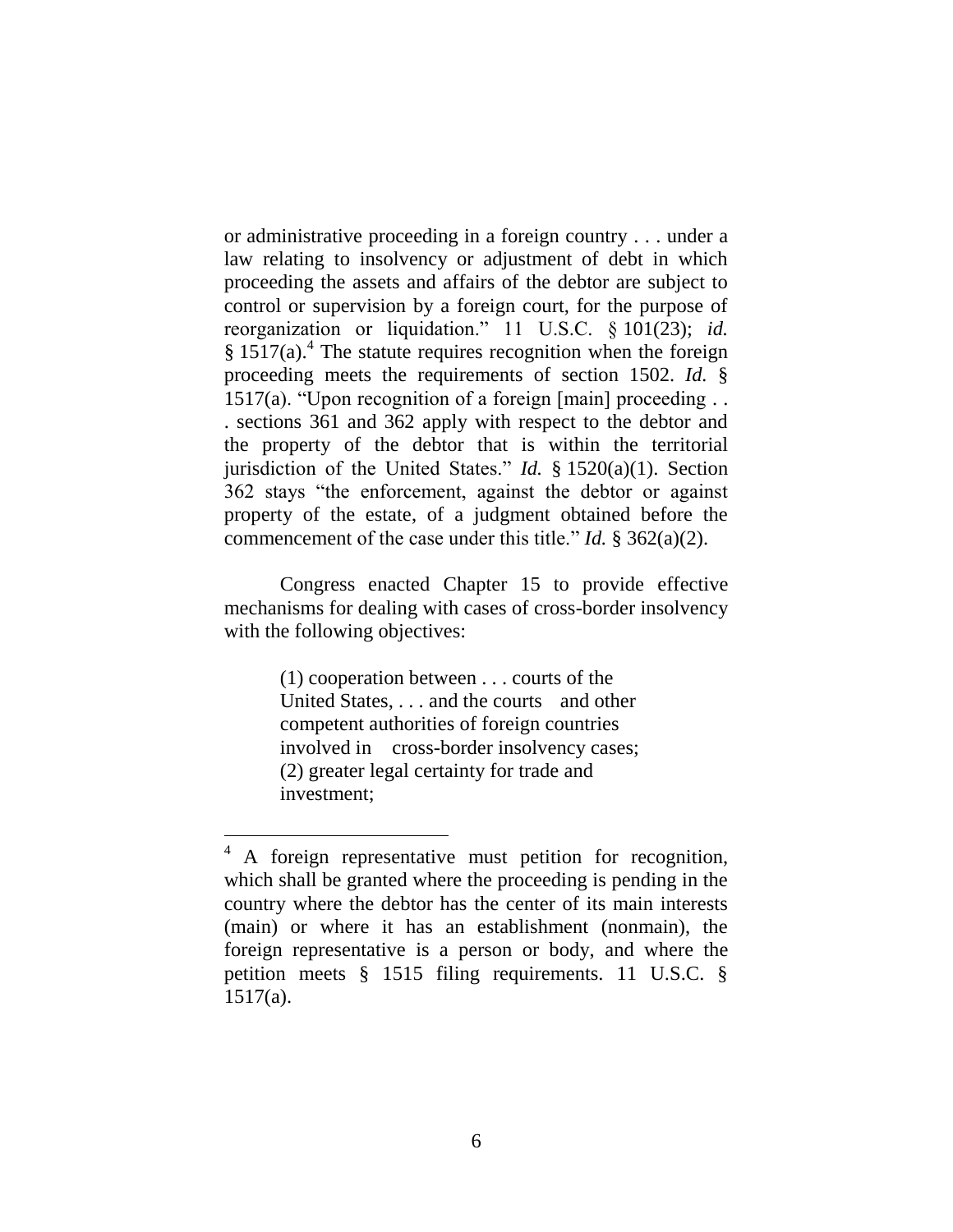(3) fair and efficient administration of crossborder insolvencies that protects the interests of all creditors, and other interested entities,

including the debtor; (4) protection and maximization of the value of the debtor's assets; and

(5) facilitation of the rescue of financially troubled businesses, thereby protecting

investment and preserving employment.

11 U.S.C. § 1501; *see also* UNCITRAL Model Law on Cross-Border Insolvency preamble (stating nearly identical purposes). "Title VIII is intended to provide greater legal certainty for trade and investment as well as to provide for the fair and efficient administration of cross-border insolvencies, which protects the interests of creditors and other interested parties, including the debtor. In addition, it serves to protect and maximize the value of the debtor's assets." H.R. Rep. No. 109–31(I), at 105 *reprinted in* 2005 U.S.C.C.A.N. 88, 169 (2005). The statute adopts, nearly in its entirety, the Model Law on Cross-Border Insolvency promulgated in 1997 by the United Nations Commission on International Trade Law (UNCITRAL). *Id.*

UNCITRAL developed the Model Law on Transnational Insolvency in response to the challenges of multinational bankruptcies where multiple insolvency regimes lacked effective mechanisms for coordination. Multiple systems limited the ability of any one bankruptcy regime to protect assets against dissipation, and allowed creditors to skip ahead of their priority by seizing assets in foreign jurisdictions. The UNCITRAL Legislative Guide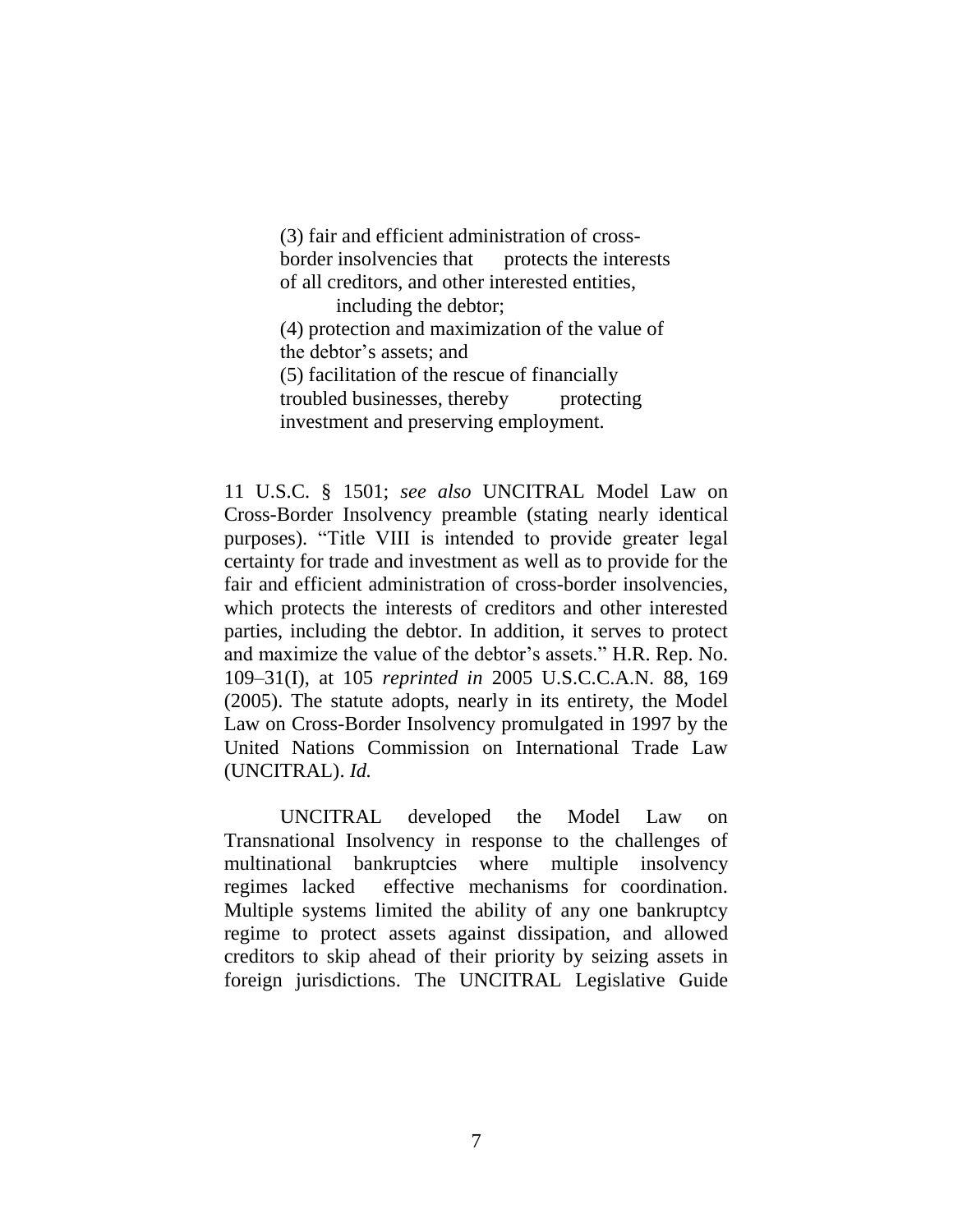explains the Model Law was designed to address

inadequate and inharmonious legal approaches, which hamper the rescue of financially troubled businesses, are not conducive to a fair and efficient administration of cross-border insolvencies, impede the protection of the assets of the insolvent debtor against dissipation and hinder maximization of the value of those assets. Moreover, the absence of predictability in the handling of cross-border insolvency cases impedes capital flow and is a disincentive to cross-border investment. . . . Fraud by insolvent debtors, in particular by concealing assets or transferring them to foreign jurisdictions, is an increasing problem, in terms of both its frequency and its magnitude.

U.N. Comm'n on Int'l Trade Law, UNCITRAL Legislative Guide on Insolvency Law, at 310, U.N. Sales No. E.05.V.10 (2005). Both the United States and Australia have adopted the Model Law.

The American Law Institute's Global Principles for Cooperation in International Insolvency Cases elaborates "the overriding objective [is to] enable[] courts and insolvency administrators to operate effectively and efficiently in international insolvency cases with the goals of maximizing the value of the debtor's global assets, preserving where appropriate the debtors' business, and furthering the just administration of the proceeding." American Law Institute, Global Principles for Cooperation in Int'l Insolvency Cases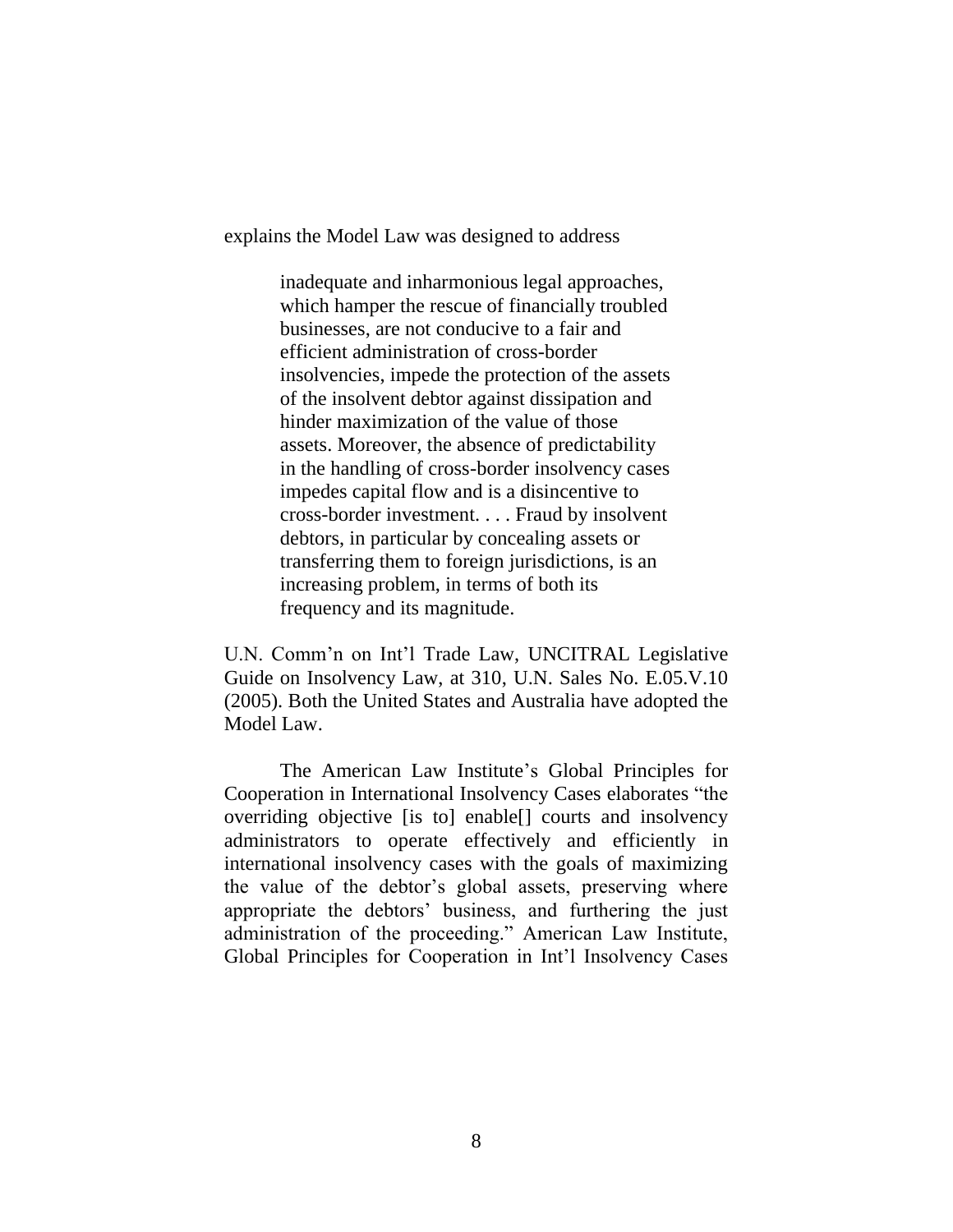1.1  $(2012)$ .<sup>5</sup> "[T]he emphasis must be on ensuring that the insolvency administrator, appointed in that proceeding, is accorded every possible assistance to take control of all assets of the debtor that are located in other jurisdictions." *Id.* at cmt. to Global Principle 24. Chapter 15 creates an ancillary proceeding in the United States to provide support to the foreign insolvency administrator. Jay Lawrence Westbrook, *Chapter 15 at Last*, 79 Am. Bankr. L.J. 713, 726 (2005). The goal is to direct creditors and assets to the foreign main proceeding for orderly and fair distribution of assets, avoiding the seizure of assets by creditors operating outside the jurisdiction of the foreign main proceeding.

The Model Law reflects a universalism approach to transnational insolvency. It treats the multinational bankruptcy as a single process in the foreign main proceeding, with other courts assisting in that single proceeding. Westbrook, *supra*, at 715. In contrast, under a territorialism approach a debtor must initiate insolvency actions in each country where its property is found. *Id.* This approach is the so-called "grab rule" where each country seizes assets and distributes them according to each country's insolvency proceedings. *Id.*; *see also* Andrew T. Guzman, *International Bankruptcy: In Defense of Universalism*, 98 Mich. L. Rev. 2177, 2179 (2000).

Chapter 15 embraces the universalism approach. The ancillary nature of Chapter 15 proceedings "emphasizes the

 $\overline{a}$ 

<sup>&</sup>lt;sup>5</sup> The ALI principles "provide authority for resolution of a number of issues not fully addressed by Chapter 15 or addressed only in part." Jay Lawrence Westbrook, *Chapter 15 at Last*, 79 Am. Bankr. L.J. 713, 714 (2005).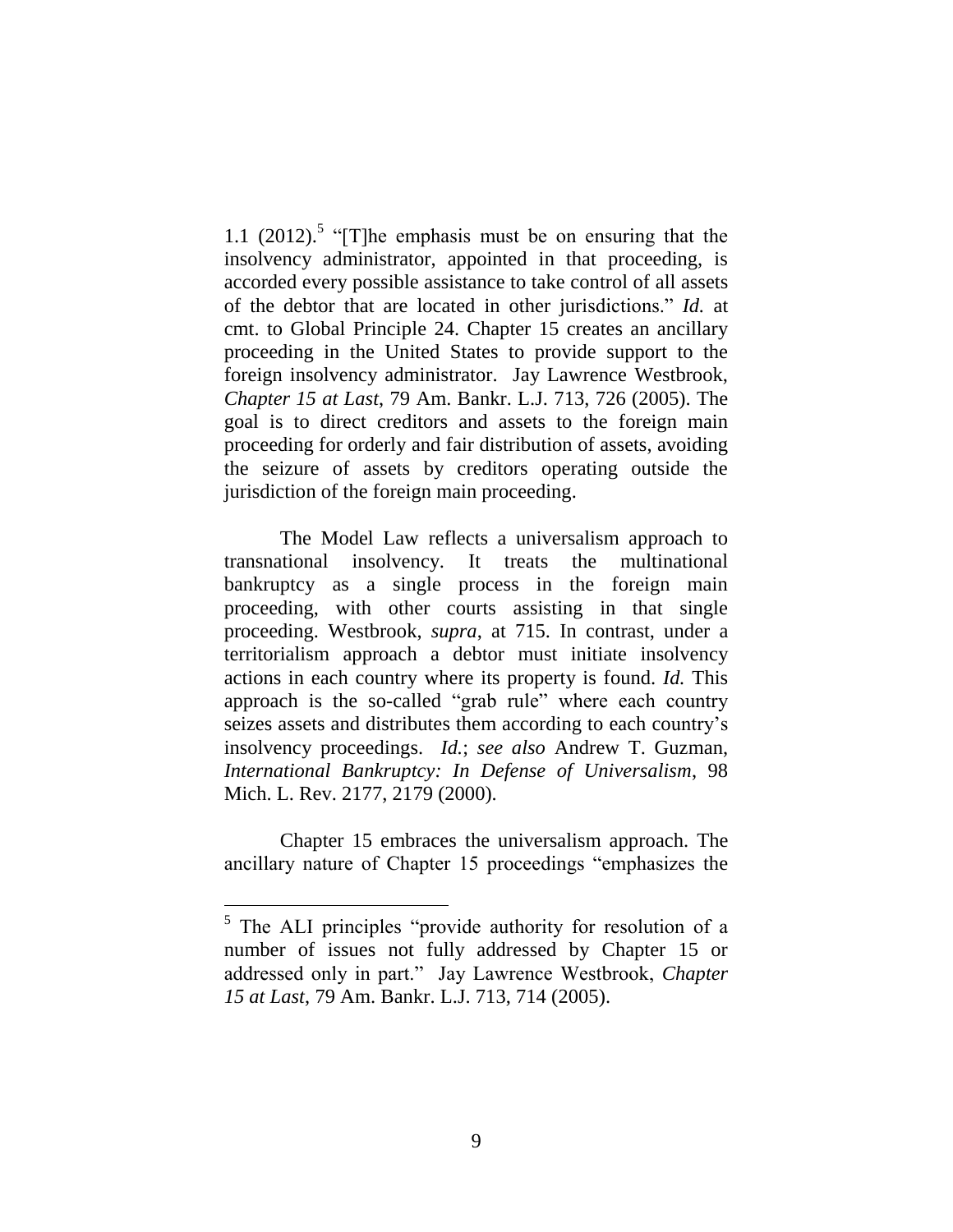United States policy in favor of a general rule" that our courts "act . . . in aid of the main proceedings, in preference to a system of full bankruptcies . . . in each state where assets are found." H.R. Rep. No. 109–31(I), at 109 (2005) *reprinted in* 2005 U.S.C.C.A.N. 88, 171. Congress rejected the territorialism approach, the "system of full bankruptcies," in favor of aiding one main proceeding. *Id.* "The purpose is to maximize assistance to the foreign court conducting the main proceeding." *In re Fairfield Sentry Ltd. Litig.*, 458 B.R. 665, 678-79 (S.D.N.Y. 2011) (citing *In re Condor Ins. Ltd.*, 601 F.3d 319, 329 (5th Cir. 2010)). "Thus, a Chapter 15 court in the United States acts as an adjunct or arm of a foreign bankruptcy court where the main proceedings are conducted." *Id.*

Chapter 15 supplanted Section 304 of the Bankruptcy Code, which authorized courts to stay U.S. actions against companies or property subject to a foreign insolvency proceeding. 11 U.S.C. § 304 (2000) (*repealed by* Pub. L. 109- 8. Title VIII, § 802(d)(3) (2005)). Section 304 relief was largely discretionary. *See In re Treco*, 240 F.3d 148, 155 (2d Cir. 2001) (explaining that Section 304 "by its terms requires an exercise of judicial discretion"). Chapter 15 improved predictability by mandating recognition when a foreign proceeding meets Section 1517 recognition requirements. Leif M. Clark, *Ancillary and Other Cross-Border Insolvency Cases Under Chapter 15 of the Bankruptcy Code* 10-11 (2008). Before the Model Law, many countries did not assist U.S. insolvency proceedings, even though the United States opened its courts to foreign representatives. *In re Condor Ins., Ltd.*, 601 F.3d 319, 321-22 (5th Cir. 2010). One of the reasons Congress changed so little of the wording in the Model Law was to endorse it wholesale, and encourage wide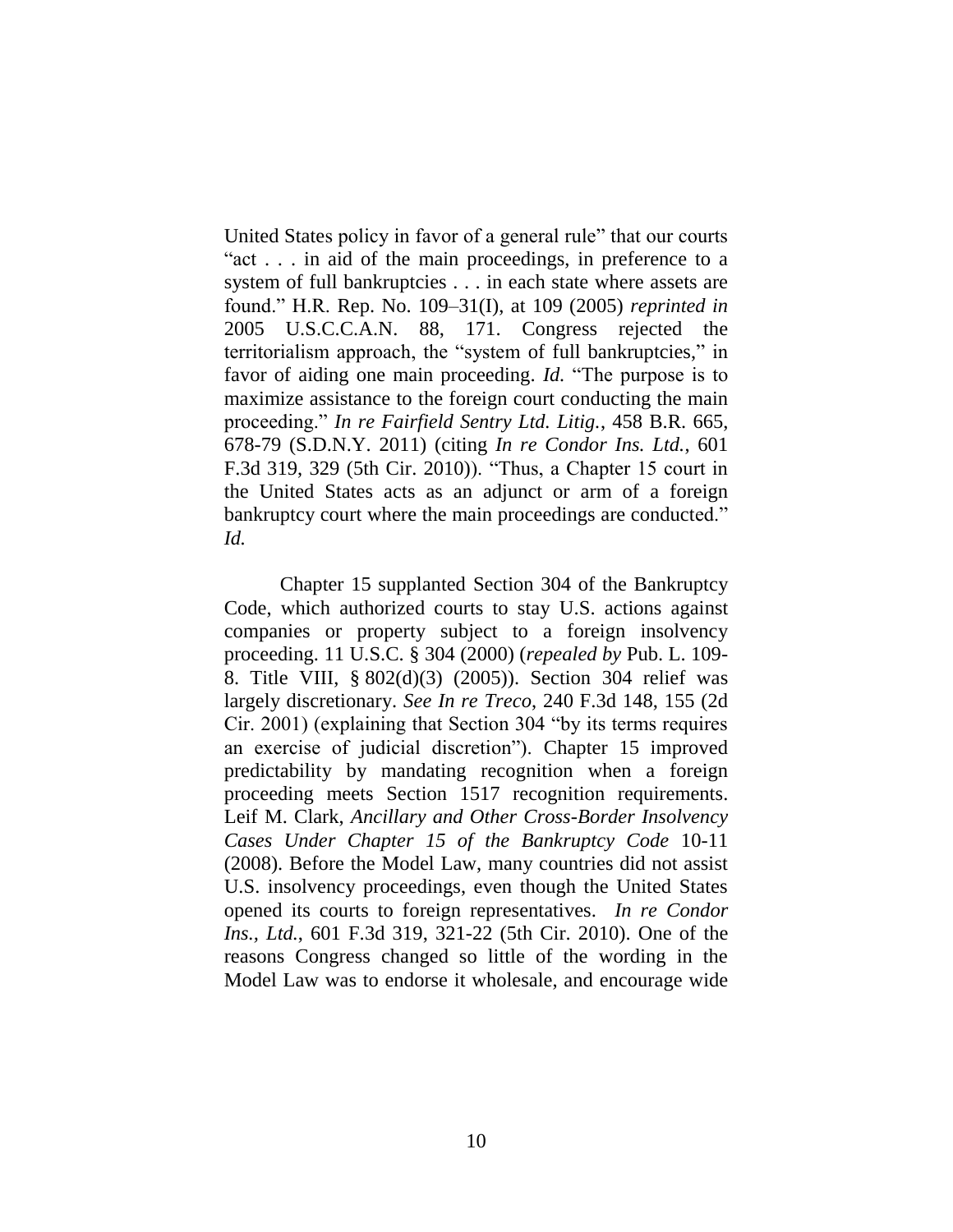adoption by other nations. Westbrook, *supra*, at 719. Mandatory recognition when an insolvency proceeding meets the criteria fosters comity and predictability, and benefits bankruptcy proceedings in the United States that seek to administer property located in foreign countries that have adopted the Model Law.

Chapter 15 also encourages communication and cooperation with foreign courts, and authorizes our courts to communicate directly with foreign courts. 11 U.S.C. § 1525. Foreign representatives can access U.S. courts to request enforcement of orders of the foreign proceeding and to stay actions against foreign debtors' property in the United States. *Id.* §§ 1509, 1520, 1521. Chapter 15 ancillary proceedings bring people and property beyond the foreign main proceeding's jurisdiction into the foreign main proceeding through the exercise of the United States' jurisdiction.

## **A.**

In Australia a company's directors may determine the company is insolvent and initiate liquidation proceedings. Corporations Act s 436A. Here, ABC went into Voluntary Administration, where the appointed administrators determined whether the company was salvageable. *Id.* s 438A. In this case, the administrators decided ABC should be liquidated, and two of the administrators became the liquidators, responsible for collecting and distributing the company's assets to the company's creditors. *Id.* ss 478, 556; Australian Sec. & Invest. Comm'n., *Liquidation: A Guide for Creditors* 2 (2012) *available at* www.asic.gov.au. Only unsecured creditors are barred from initiating or continuing legal proceedings against the company. Corporations Act s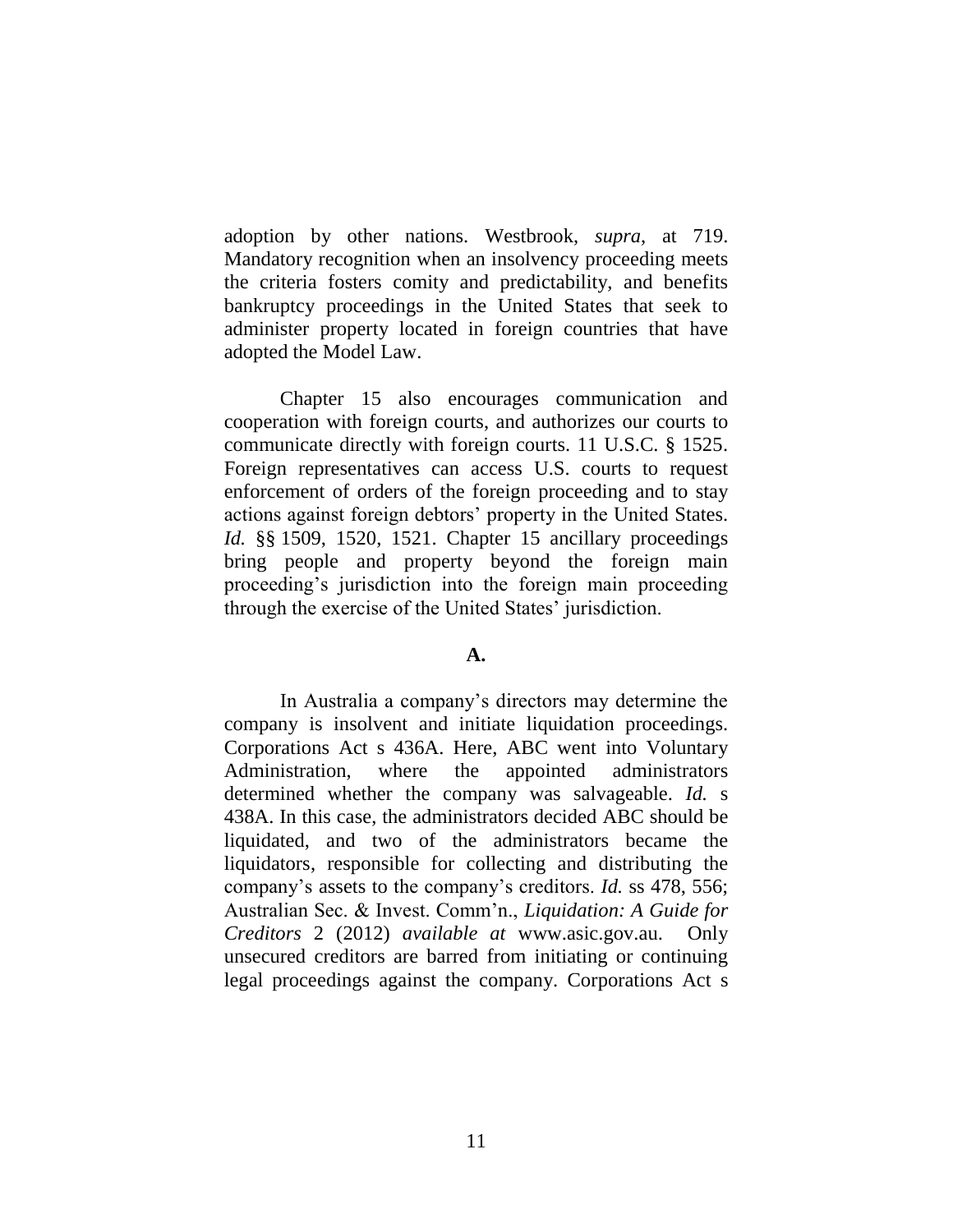471B-C. Secured creditors have their own proceeding where they may appoint a receiver to realize the secured assets, and distribute the proceeds to satisfy the debts that the property secured. *Id.* s 420.

Receivership can function in tandem with liquidation. *Id.* s 420C(1). Secured creditors may elect to surrender the secured assets to the liquidator, and receive distribution through the liquidation proceeding, or appoint a receiver to realize the assets. *Id.* s 554E(3). The receiver represents the interest of secured creditors, whereas the liquidator represents the interests of all the creditors. *Id.* s 420. The receiver's only duty to unsecured creditors is to sell the assets for a fair price. *Id.* s 420A. But the receiver does not operate entirely independently from the liquidator. The liquidator has authority to review the appointment of the receiver, and monitor the progress of the receivership. Australian Sec. & Invest. Comm'n., *Receivership: A Guide for Creditors* 4 (2008) *available at* www.asic.gov.au [hereinafter *Receivership*]. The receiver must pay to the company any amount realized above the amount of debt owed to the secured creditors.<sup>6</sup> *Id.* at 2; Corporations Act s 441EA. The liquidator investigates the charges claimed by secured creditors, and may challenge asserted charges. *Receivership*, *supra*, at 4. The liquidator may also grant permission to the receiver to operate and manage the company while the liquidator proceeds with winding up the company. Corporations Act s  $420C(1)(a)$ .

 $\overline{a}$ 

<sup>&</sup>lt;sup>6</sup> The receiver may also prove to the liquidator it could not realize the value of all the secured creditors' charges through the secured assets, and seek the remainder from the liquidation process. Corporations Act s 554E(4).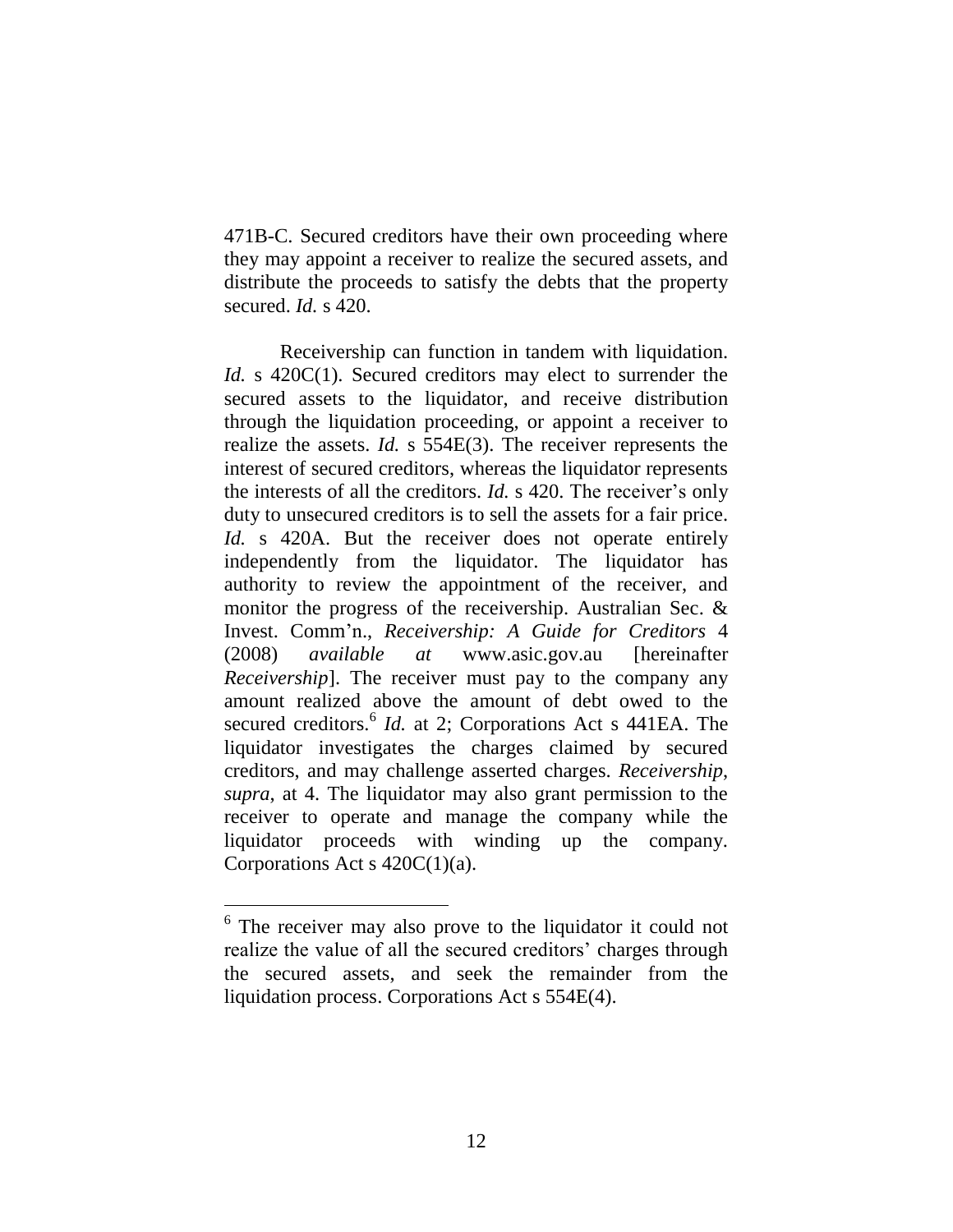**B.**

Under Chapter 15 "an order recognizing a foreign proceeding shall be entered if . . . such foreign proceeding for which recognition is sought is a foreign main proceeding" and the petition meets the administrative requirements of Section 1515. 11 U.S.C. § 1517(a). "'[F]oreign main proceeding' means a foreign proceeding pending in the country where the debtor has the center of its main interests." *Id.* § 1502(4).

> The term "foreign proceeding" means a collective judicial or administrative proceeding in a foreign country, including an interim proceeding, under a law relating to insolvency or adjustment of debt in which proceeding the assets and affairs of the debtor are subject to control or supervision by a foreign court, for the purpose of reorganization or liquidation.

*Id.* § 101(23). This definition can be broken down into seven elements: (i) a proceeding; (ii) that is either judicial or administrative; (iii) that is collective in nature; (iv) that is in a foreign country; (v) that is authorized or conducted under a law related to insolvency or the adjustment of debts; (vi) in which the debtor's assets and affairs are subject to the control or supervision of a foreign court; and (vii) which proceeding is for the purpose of reorganization or liquidation.

The Bankruptcy Court in this case thoroughly evaluated these elements and found they were met. RCS does not challenge that ABC has met the Section 1515 administrative requirements, nor that the liquidation is an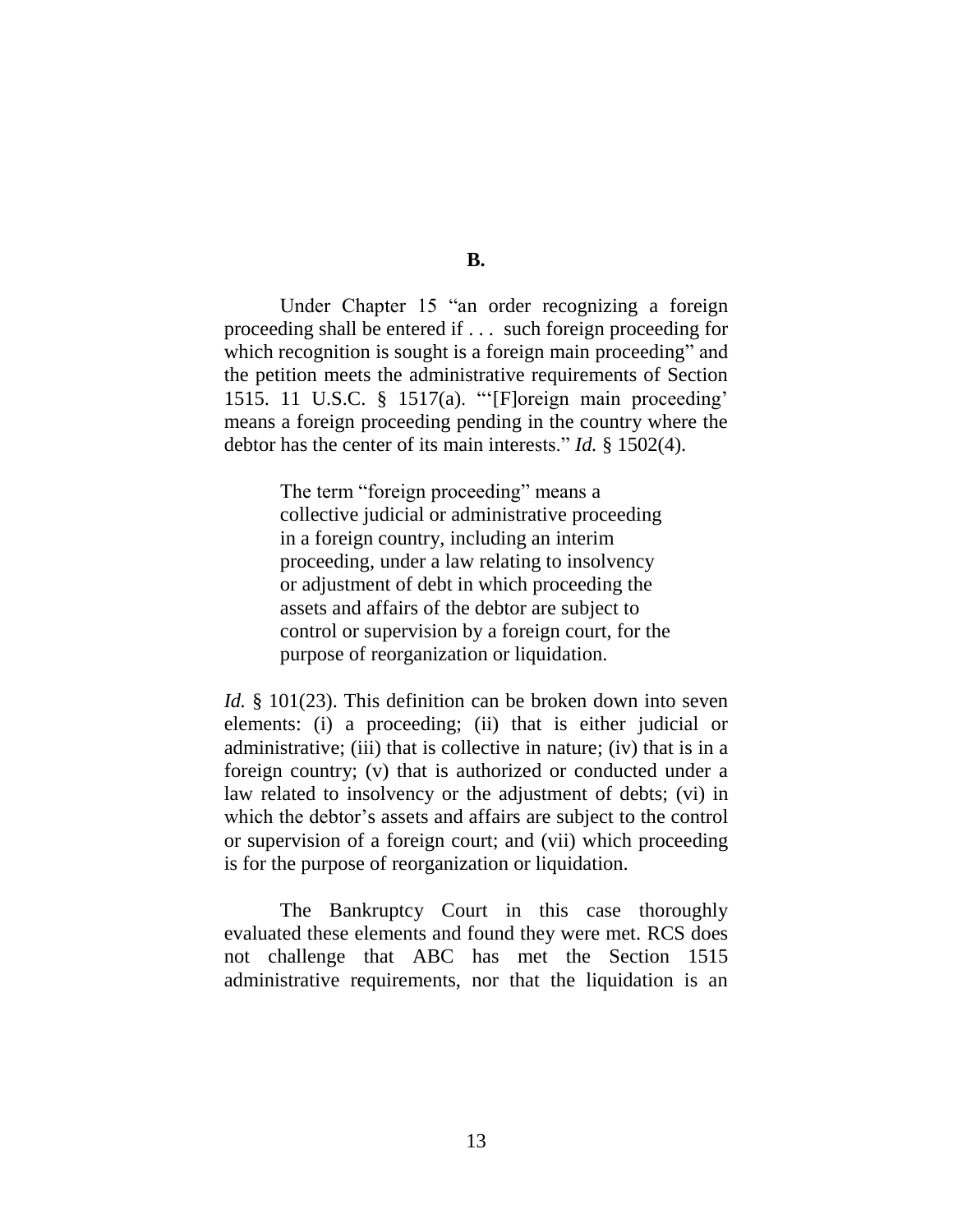administrative proceeding in a foreign country for the purpose of liquidation, authorized under a law which relates to insolvency, and is subject to the supervision or control of Australian courts. The only other U.S. court that has considered Australian liquidation found it was a foreign main proceeding. *In re Betcorp Ltd.*, 400 B.R. 266, 285 (Bankr. D. Nev. 2009).

The Bankruptcy Court recognized the liquidation proceeding as the foreign main proceeding. RCS acknowledges that the liquidation is a collective proceeding, because the liquidator must consider the rights of all the creditors in distributing assets, and must distribute assets according to priorities on a pro rata basis. In this case, the practical effect of the receivership leaves little for the liquidator to administer, aside from investigating the charges claimed by the secured creditors.

RCS contends that only the receivership benefits from Chapter 15 recognition, so that only the receivership was effectively granted Chapter 15 recognition. The receivership is not a collective proceeding, because the receiver only represents the interests of the secured creditors. At oral argument, RCS conceded that an Australian liquidation proceeding operating parallel to a receivership could be granted Chapter 15 recognition "in a case where the secured creditors only have a portion of the assets." Oral Argument at 29:24, Mar. 5, 2013. Nevertheless, RCS asserts the receivership dominates the liquidation proceeding in this case because ABC's assets are entirely leveraged, leaving nothing for the liquidator to distribute to the unsecured creditors. But that does not affect the collective nature of the Australian liquidation proceeding. Instead, it turns on the particular facts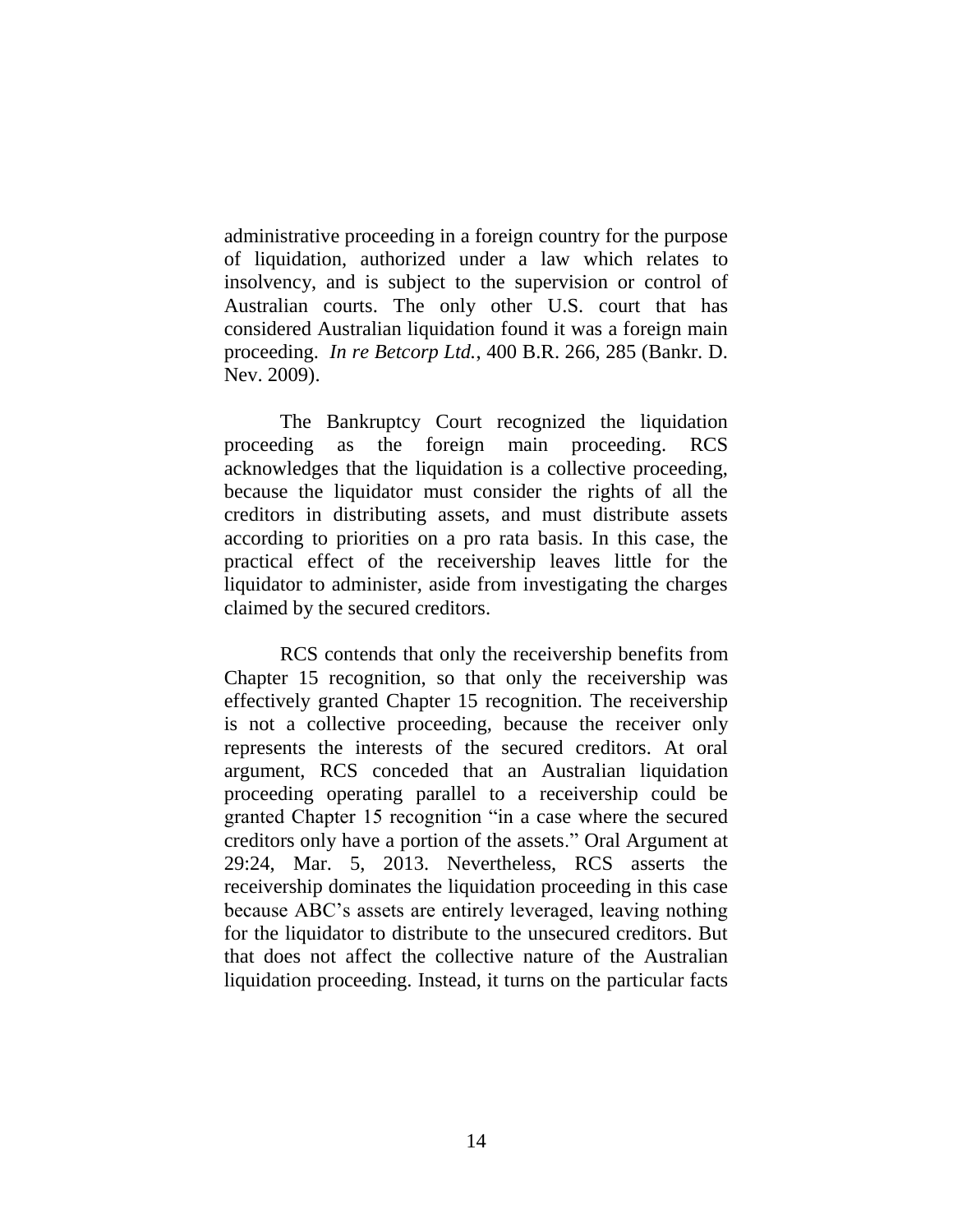of ABC's debts.

Chapter 15 makes no exceptions when a debtor's assets are fully leveraged. Subject to the public policy exception, Chapter 15 recognition must be ordered when a court finds the requisite criteria are met,<sup>7</sup> replacing the Section 304 list of guiding principles.<sup>8</sup> We do not find any

 $\overline{a}$ 7

> Subject to section 1506, after notice and a hearing, an order recognizing a foreign proceeding shall be entered if--

> (1) such foreign proceeding for which recognition is sought is a foreign main proceeding or foreign nonmain proceeding within the meaning of section 1502;

> (2) the foreign representative applying for recognition is a person or body; and

> (3) the petition meets the requirements of section 1515.

11 U.S.C. §1517(a). 8

> In determining whether to grant relief under subsection (b) of this section, the court shall be guided by what will best assure an economical and expeditious administration of such estate, consistent with--

> (1) just treatment of all holders of claims against or interests in such estate;

> (2) protection of claim holders in the United States against prejudice and inconvenience in the processing of claims in such foreign proceeding;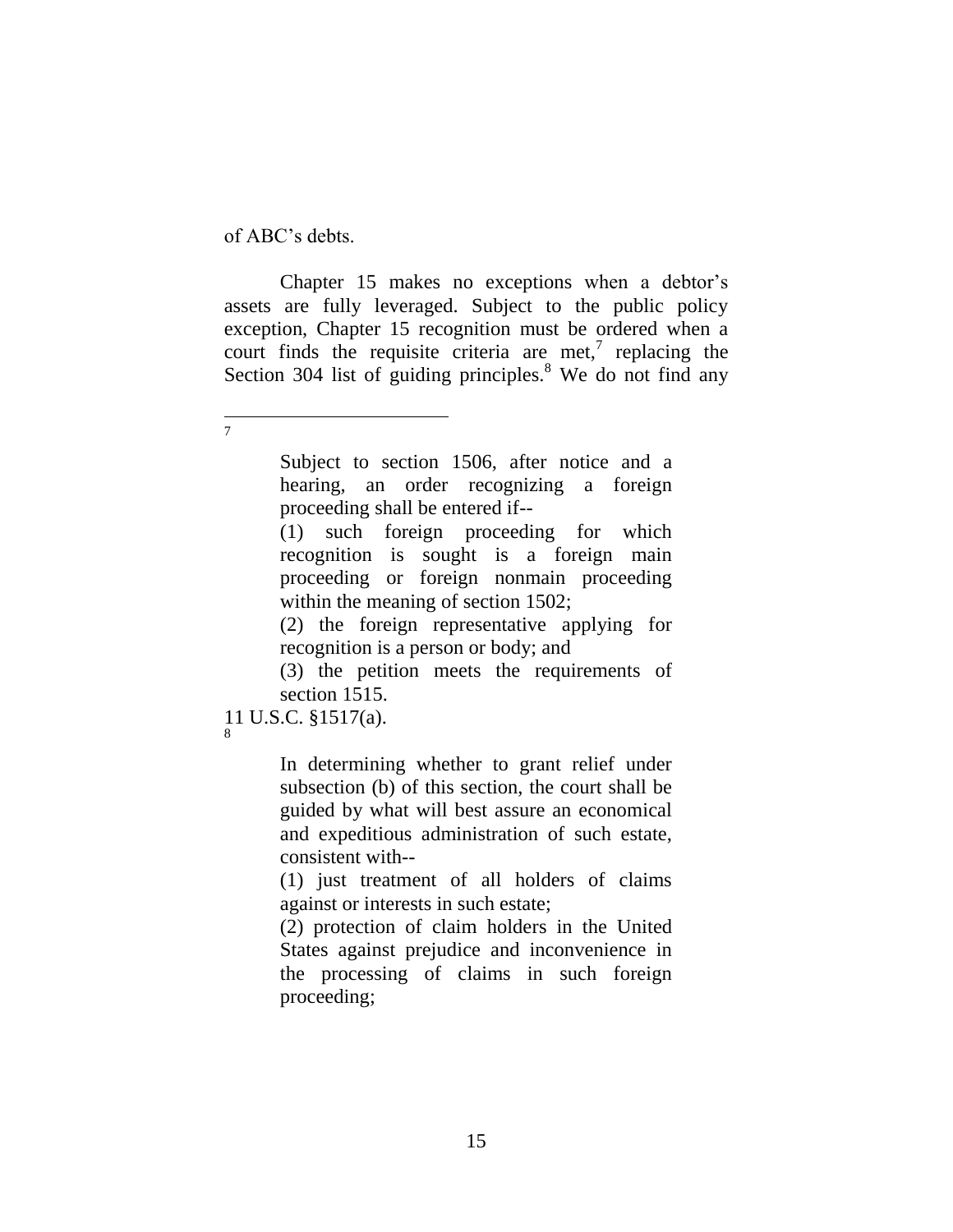exception to recognition based on the debtor's debt to value ratio at the time of insolvency. Moreover, we find such an exception could contravene the stated purposes of Chapter 15 and the mandatory language of Chapter 15 recognition.

## **C.**

"Nothing in [Chapter 15] prevents the court from refusing to take an action governed by this chapter if the action would be manifestly contrary to the public policy of the United States." 11 U.S.C. § 1506. RCS contends we should not recognize the liquidation proceeding or uphold the stay, because the receivership would gain all the benefits of the ordered relief, and because it is a non-collective proceeding which contravenes our public policy in favor of collective insolvency proceedings.

The public policy exception has been narrowly construed, because the "word 'manifestly' in international usage restricts the public policy exception to the most fundamental policies of the United States." H.R. Rep. No.

 $\overline{a}$ 

(6) if appropriate, the provision of an opportunity for a fresh start for the individual that such foreign proceeding concerns.

11 U.S.C. § 304 (2000) *repealed by* Pub. L. 109-8. Title VIII,  $§ 802(d)(3) (2005).$ 

<sup>(3)</sup> prevention of preferential or fraudulent dispositions of property of such estate;

<sup>(4)</sup> distribution of proceeds of such estate substantially in accordance with the order prescribed by this title;

<sup>(5)</sup> comity; and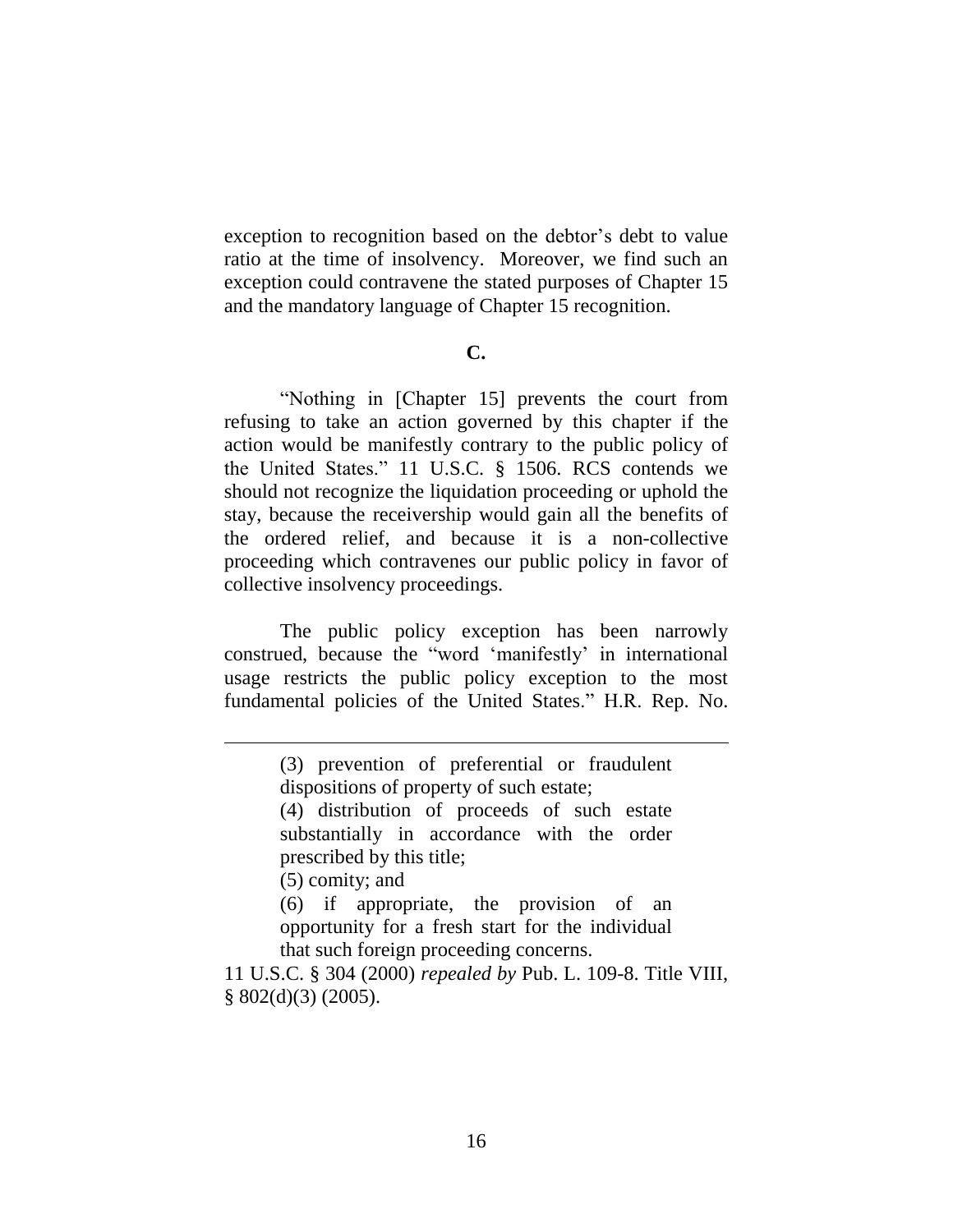109–31(I), at 109 (2005) *reprinted in* U.S.C.C.A.N. 88, 172; *see also In re Ephedra Prods. Liab. Litig.*, 349 B.R. 333, 336 (S.D.N.Y. 2006) (explaining why the exception is a narrow one). "The purpose of the expression 'manifestly', . . . is to emphasize that public policy exceptions should be interpreted restrictively and that [the exception] is only intended to be invoked under exceptional circumstances concerning matters of fundamental importance for the enacting State." U.N. Comm'n on Int'l Trade Law, *Guide to Enactment of the UNCITRAL Model Law on Cross–Border Insolvency*, ¶ 89, U.N. Doc A/CN.9/442 (1997).

The public policy exception applies "where the procedural fairness of the foreign proceeding is in doubt or cannot be cured by the adoption of additional protections" or where recognition "would impinge severely a U.S. constitutional or statutory right." *In re Qimonda AG Bankr. Litig.*, 433 B.R. 547, 570 (E.D. Va. 2010). An Israeli insolvency proceeding was found to be manifestly contrary to public policy in *In re Gold & Honey, Ltd.*, because the receivership initiated in Israel after Chapter 11 proceeding began in the U.S. seized the debtor's assets, violating the bankruptcy court's stay order. 410 B.R. 357, 371-72 (Bankr. E.D.N.Y. 2009). This conduct hindered two fundamental policy objectives of the automatic stay: "preventing one creditor from obtaining an advantage over other creditors, and providing for the efficient and orderly distribution of a debtor's assets to all creditors in accordance with their relative priorities." *Id.* at 372 (discussing "serious ramifications" if future creditors followed suit and seized assets under a United States court's jurisdiction in violation of its orders). In *In re Ephedra Prods.* a Canadian insolvency proceeding was challenged under the public policy exception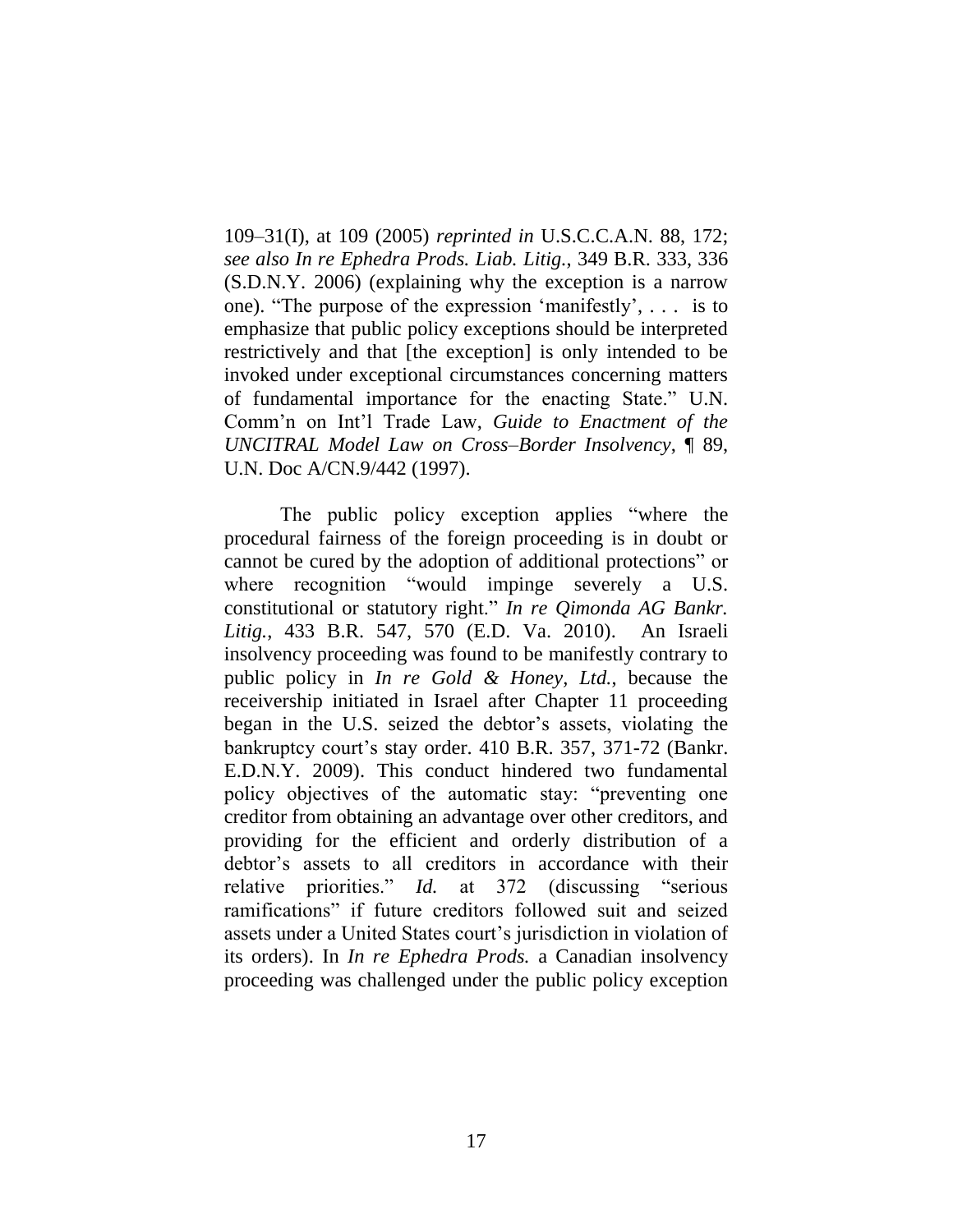because it did not afford a right to a jury trial. 349 B.R. at 335. Despite our constitutional right to a jury, Canada's lack of a right to a jury trial did not contravene a fundamental policy because the Canada proceedings afforded substantive and procedural due process protections, and "nothing more is required by § 1506 or any other law." *Id.* at 337.

The collective proceeding requirement reflects U.S. policy "'to provide an orderly liquidation procedure under which all creditors are treated equally.'" *In re Schimmelpenninck*, 183 F.3d 347, 351 (5th Cir. 1999) (quoting H.R. Rep. No. 95-595, 1st Sess., at 340 (1977)) ("Ultimately, the interests of all creditors, foreign and domestic, are to be put on a level playing field, with like-situated claimants being treated equally."). It is undisputed that the Australian liquidation proceeding is a collective proceeding. The liquidator must distribute assets on a pro-rata basis to creditors of the same priority. Secured creditors are entitled to recover the full value of their debts by realizing the value of the assets securing those debts and submitting an accounting to the liquidator.

Rather than contravene public policy, recognition advances the policies that animate the collective proceeding requirement. RCS seeks to attach assets before the secured creditors can realize them. Without Chapter 15 recognition, RCS could skip ahead of the priorities of the secured creditors. At oral argument, RCS contended this was fair to the other unsecured creditors, because they too could bring suits in the United States to attach ABC's assets. Oral Argument at 29:54, Mar. 5, 2013. RCS's approach would eviscerate the orderly liquidation proceeding, and ignores all priority of debts. Efficient, orderly and fair distribution are not only the policies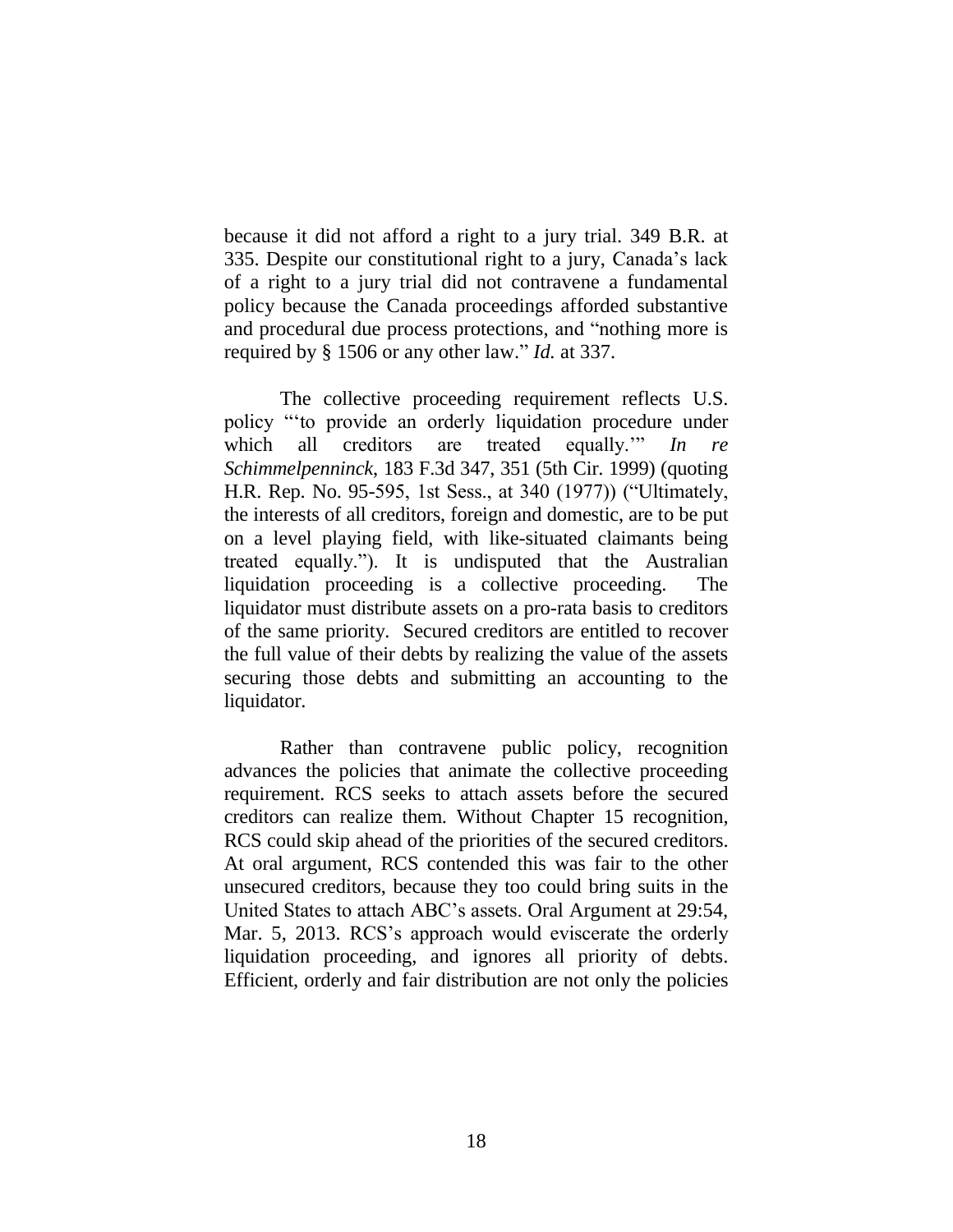behind the collective proceeding requirement, but are some of the "chief purpose[s] of the bankruptcy laws." H.R. Rep. 95- 595 1st Sess., at 345 (1977), *reprinted in* 1978 U.S.C.C.A.N. 5963, 6006 n.380; *Katchen v. Landy*, 382 U.S. 323, 328 (1966). Without bankruptcy proceedings, creditors would race to the courthouse to collect from a troubled entity, depleting assets and enabling some creditors to collect fully on the debts and others not at all, and with no regard for priority. Accordingly, it would contravene our policy "to provide an orderly liquidation procedure under which all creditors are treated equally" if RCS could evade collecting its debt through the Australian liquidation proceeding.

Moreover, we are unconvinced the Australian insolvency proceeding conflicts with our own rules. The United States Bankruptcy Code prioritizes secured creditors, as does Australia's Corporations Act. 4 *Collier on Bankruptcy* ¶ 506.02 (16th ed. 2013). Several courts have refused to turn over assets under Section 304 to foreign insolvency proceedings that did not prioritize secured creditors. *In re Treco*, 240 F.3d 148, 159-60 (2d Cir. 2001) (refusing to turn over assets to a Bahamian liquidation proceeding because it prioritized administrative expenses over secured creditors, and summarizing other cases denying turnover because the foreign proceeding failed to sufficiently protect prioritized secured interests). The sole difference here is that Australian law allows secured creditors to realize the full value of their debts, and tender the excess to the company, whereas secured creditors in the United States must generally turn over assets and seek distribution from the bankruptcy estate.

The Dutch bankruptcy system also exempts secured creditors from surrendering their interests to the liquidation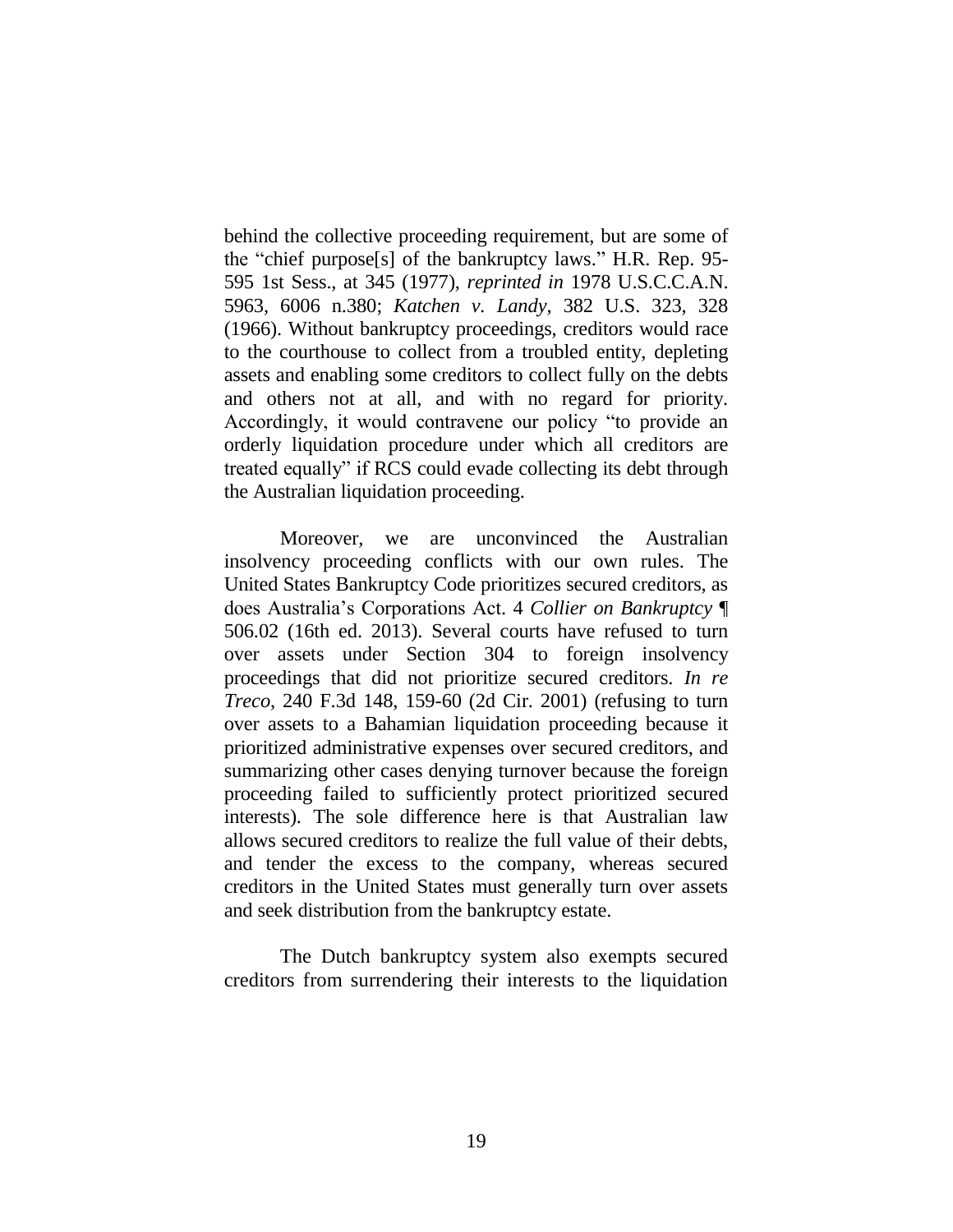process. *In re Schimmelpenninck*, 183 F.3d at 352. The Court of Appeals for the Fifth Circuit reviewed the Dutch proceedings under the precursor to Chapter 15, Section 304. *Id.* at 351. To enjoin actions against a foreign debtor's property, Section 304 required the estate to be distributed in manner substantially similar to Chapter 11 preferences. *Id.* at 365. The Fifth Circuit found the Dutch proceeding distributed assets in a manner "substantially in accordance with Title 11" even though it allowed a secured creditor who "holds either a mortgage or a pledge encumbering that asset [to] exercise his rights irrespective of the authority of the Curator." *Id.* ("Dutch bankruptcy law clearly is not repugnant to Title 11 . . . ."). The court further found if the unsecured creditor was permitted to bring suit he would "unjustly gain a firstcome/first-served preference, [and] the remaining creditors . . . would suffer a concomitant disadvantage" which "would oppugn the very equitable foundation on which bankruptcy is built." *Id*. at 351-52.

Australia's Corporations Act prioritizes secured creditors with a mechanism similar to the Dutch bankruptcy regime, both allowing independent enforcement of secured interests outside the insolvency proceeding. Despite the different method chosen to create the priority, the Fifth Circuit found the Dutch proceeding was not "repugnant to [U.S.] laws and policies." *Id.* at 365 (finding "sufficient congruity between Dutch and American bankruptcy laws to eschew such repugnance"). The Australian legislators selected a different method to prioritize secured creditors. Rather than manifestly contravene our policy, Australian law established a different way to achieve similar goals. Recognition of the Australian liquidation proceeding does not manifestly contravene public policy. On the contrary, allowing RCS to use U.S. courts to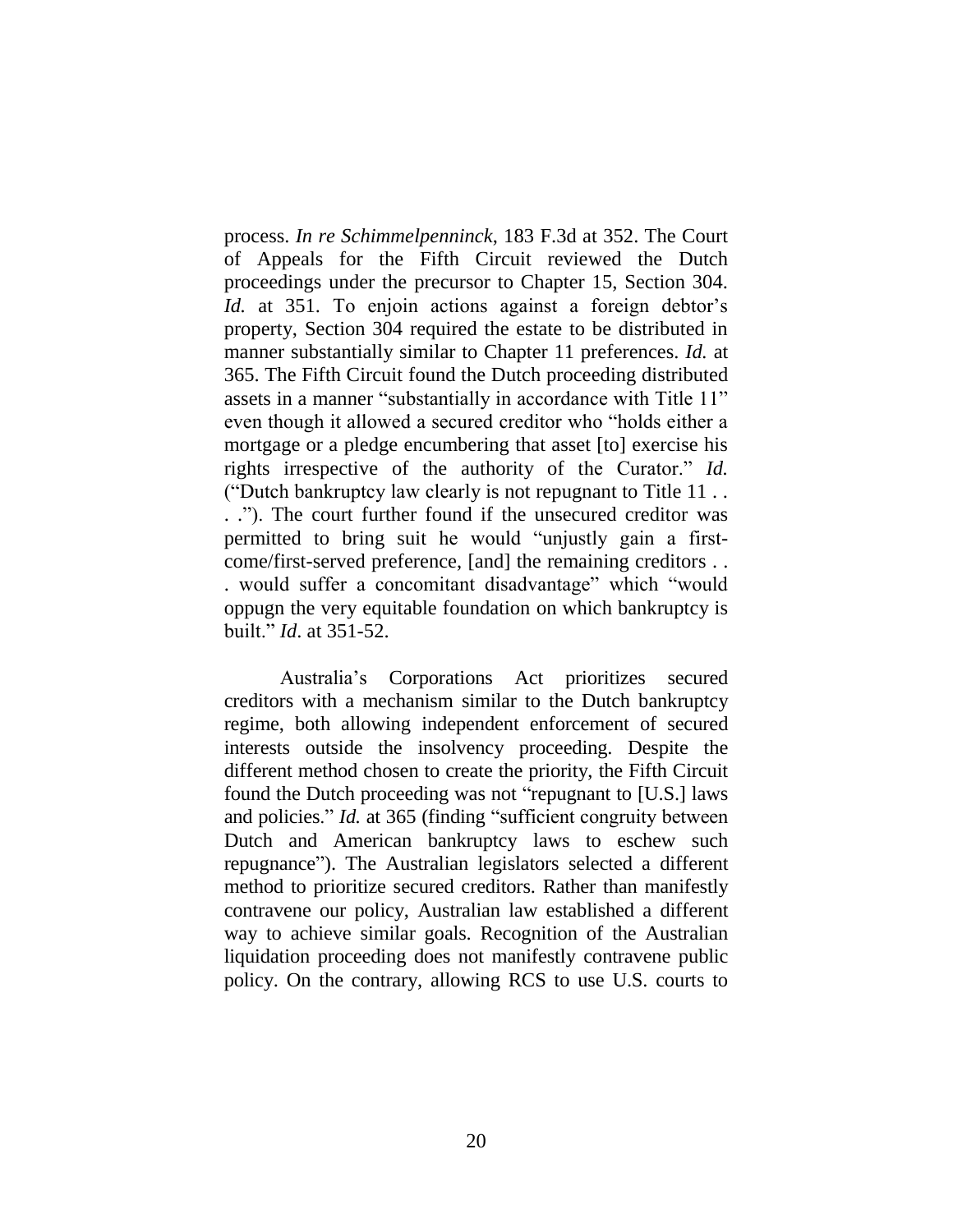circumvent the Australian liquidation proceedings would undermine the core bankruptcy policies of ordered proceedings and equal treatment.

#### **D.**

Upon recognition of the foreign main proceeding, the automatic stay under Section 362 applies to multinational bankruptcies "with respect to the debtor and the property of the debtor that is within the territorial jurisdiction of the United States." 11 U.S.C. § 1520(a). Section 362 provides for an automatic stay of actions "against the debtor or against property of the estate." 11 U.S.C.  $\frac{8}{9}$  362(a). RCS seeks to enforce its state court verdict against ABC property located in the United States. RCS contends the secured creditors, not ABC, effectively own the property because the property is entirely leveraged, and the receiver has the right to use and dispose of those assets at its discretion. But the secured creditors' equitable interest in the property does not resolve the question of ABC's equitable interests.

RCS contends ABC's assets in the United States are not "property of the debtor" because ABC only holds bare legal title to those assets. This argument is based on the premise that ABC does not hold any equitable interest in its encumbered property because it is entirely leveraged.

Although the stay is generally automatic, a court may modify, terminate or condition the stay on request of a party. 11 U.S.C. §362(d). In this case, the Bankruptcy Court modified the stay to allow RCS to bring its verdict to judgment.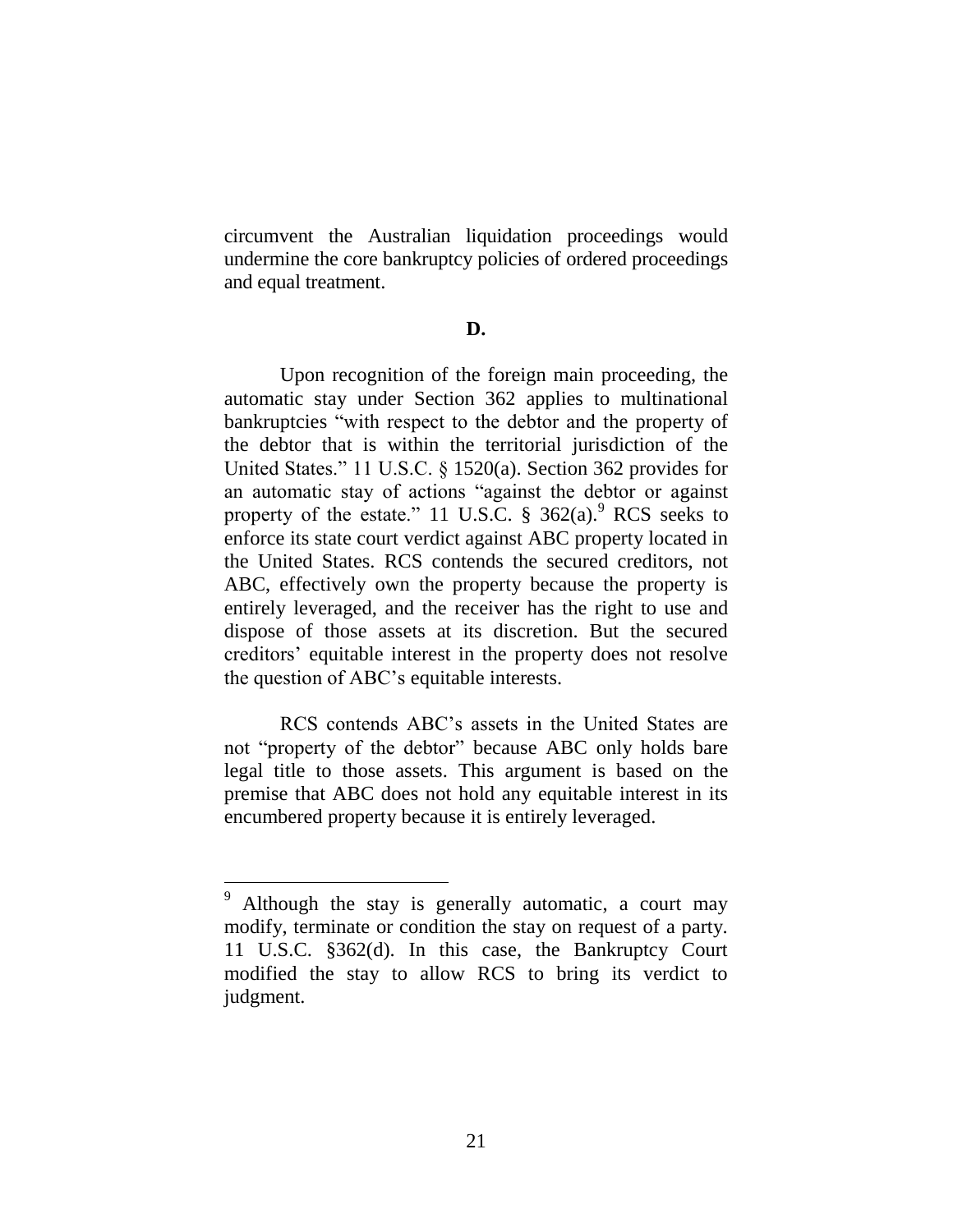We find ABC does retain equitable interest in its encumbered property. First, the receiver must repay any amount of the realized assets in excess of the value of the charges to ABC. Corporations Act s 554H. Second, ABC retains the right to redeem the encumbered property. *Id.* s 554F. Third, the liquidator may challenge the charges the receiver claims on company assets, and if the charges were found invalid, ABC would retain the encumbered property. *Recievership*, *supra* at 4. Since ABC retains equitable interests in its property, it is "property of the debtor" and is subject to the automatic stay under Section 1520(a).

## **1.**

"The Bankruptcy Code does not define 'property of the debtor.'" *Begier v. I.R.S.*, 496 U.S. 53, 58 (1990). Outside of the Chapter 15 context, the Supreme Court has looked to Section 541 defining "property of the estate" to interpret "property of the debtor." *Id.* ("[T]he term 'property of the debtor' . . . is best understood as that property that would have been part of the estate had it not been transferred before the commencement of bankruptcy proceedings."). But under Chapter 15 a court does not create a separate bankruptcy estate. *In re Condor Ins. Ltd.*, 601 F.3d 319, 327 (5th Cir. 2010). Chapter 15 provides for an ancillary proceeding so the foreign representative does not need to file a new bankruptcy action in the United States. *Id.* at 320-21 (citing Clark, *supra*, at 35). Accordingly, courts interpreting Chapter 15 have not found Section 541 relevant to defining "property of the debtor." *In re Qimonda AG*, 482 B.R. 879, 887 (Bankr. E.D. Va. 2012) ("Upon recognition of a foreign main proceeding, an estate is not created, as Section 541 of the Bankruptcy Code is not among the enumerated Sections of the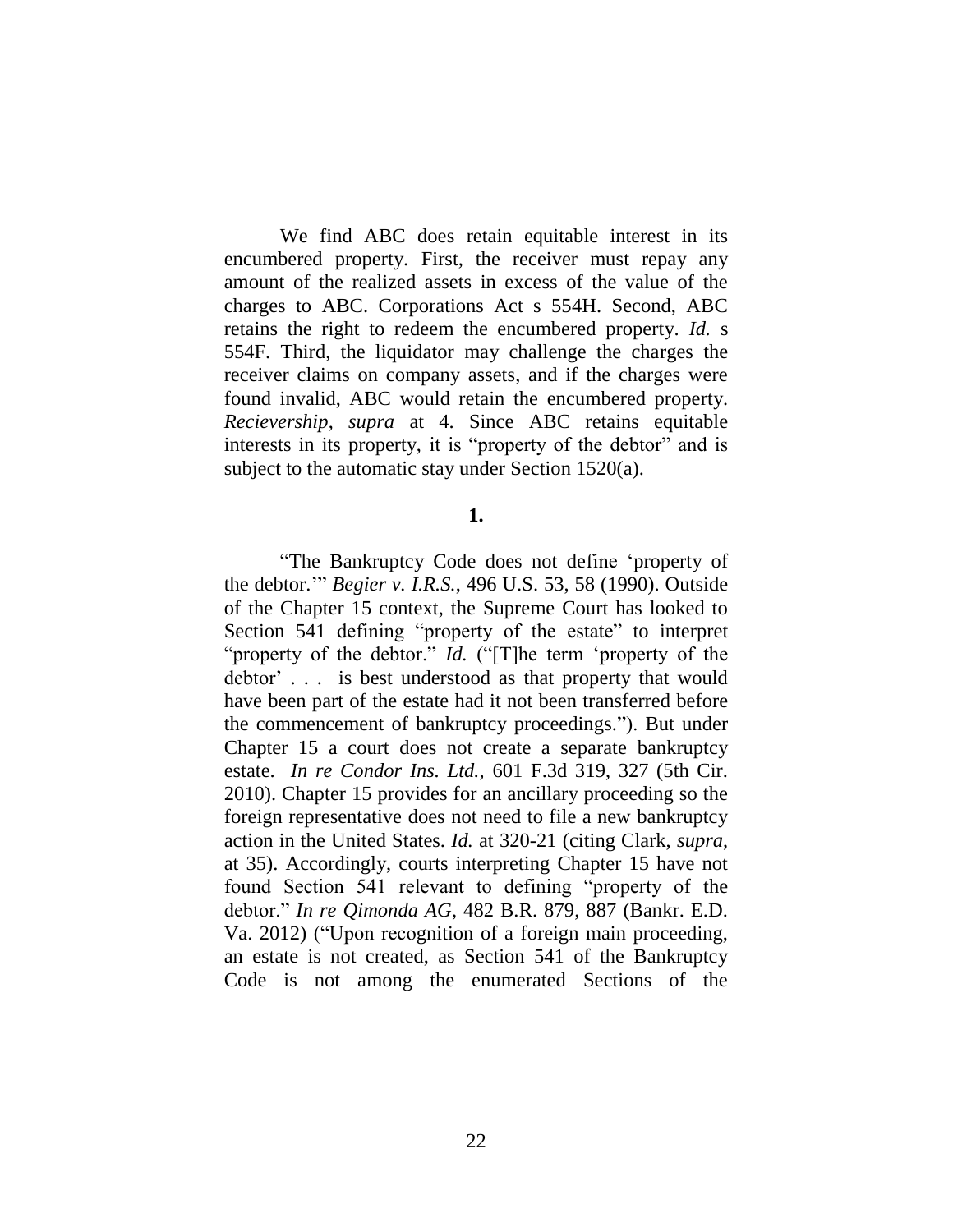Bankruptcy Code that become operative upon recognition under Section 1520."); *In re Lee*, 472 B.R. 156, 178 (Bankr. D. Mass. 2012) ("[N]either section  $541(a)$  nor  $541(c)(1)$  are applicable to a determination of property of the Hong Kong bankruptcy estates, and the determination of property of the estates must be made under Hong Kong law."); *In re Atlas Shipping A/S*, 404 B.R. 726, 739 (Bankr. S.D.N.Y. 2009) ("The statute refers to 'property of the debtor' to distinguish it from the 'property of the estate' that is created under  $§ 541(a).$ "). On these facts, we need not decide whether Section 541 defines "property of the debtor." Here, ABC's property rights under Australia's Corporations Act would inform an application of Section 541(d). Under Australian law ABC holds several equitable interests in the property. Accordingly, even if we applied Section 541 to define "property of the debtor," Section 541(d) would not exclude ABC's property in the United States from a bankruptcy estate.

RCS contends ABC's assets in the United States are not property of the debtor because Section 541 defining "property of the estate" excludes assets in which the debtor holds empty title alone and no equity. RCS asserts ABC holds bare legal title alone because the full value of the assets are leveraged, and the receiver may use or dispose of the assets at will for the benefit of the secured creditors.<sup>10</sup>

 $\overline{a}$ 

<sup>&</sup>lt;sup>10</sup> The Bankruptcy Court's Stay Order appears to apply to the receiver as well. In order to realize ABC assets in the United States, the receiver must go through the liquidator as the foreign representative.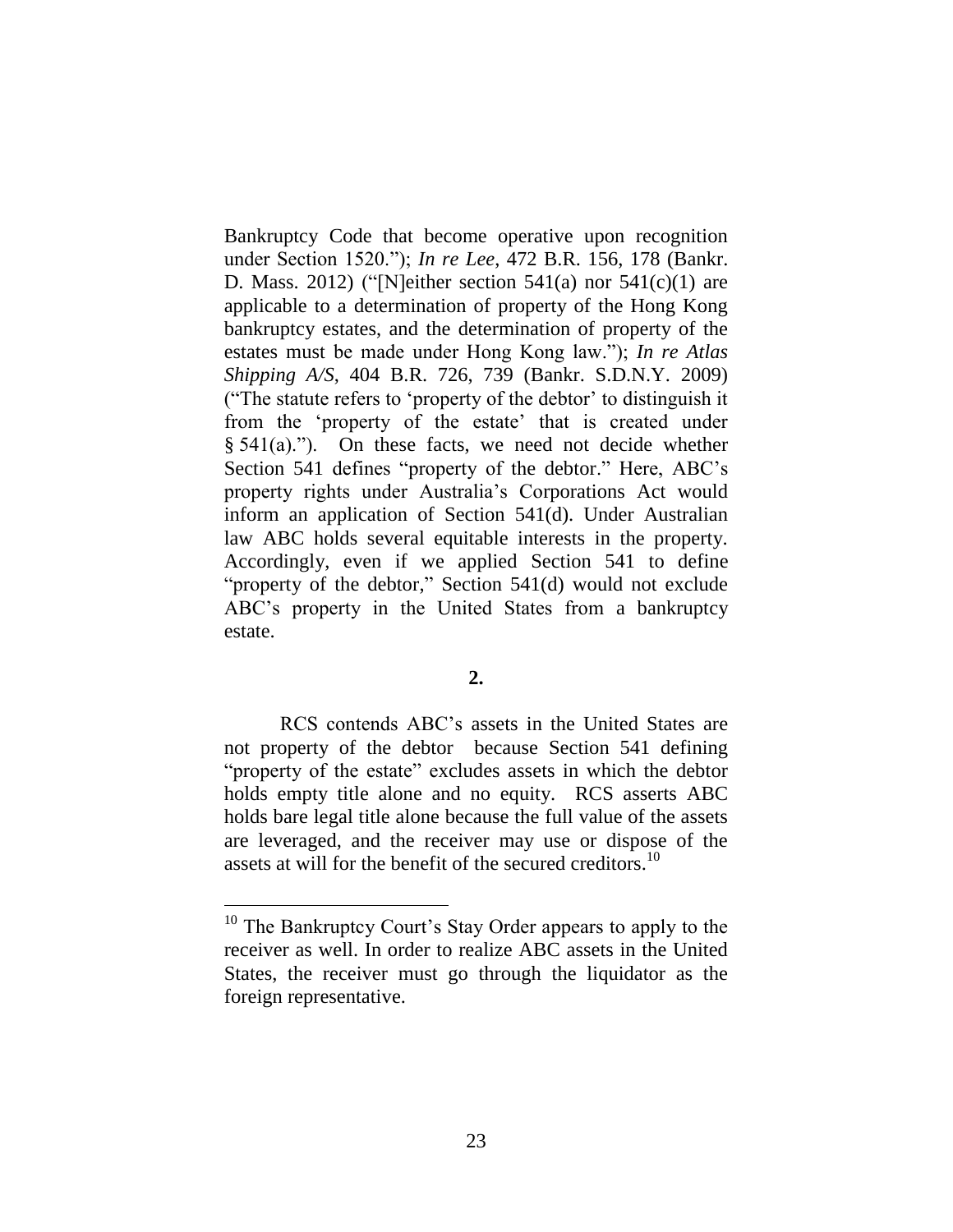Section 541 defines "property of the estate" as "all legal or equitable interests of the debtor in property as of the commencement of the case." 11 U.S.C. § 541. Section 541(d) excludes property in which the debtor only holds legal title from the debtor's estate. 11 U.S.C.  $\S$  541(d). Section 541(d) provides:

> Property in which the debtor holds, as of the commencement of the case, only legal title and not an equitable interest, such as a mortgage secured by real property, or an interest in such a mortgage, sold by the debtor but as to which the debtor retains legal title to service or supervise the servicing of such mortgage or interest, becomes property of the estate under subsection (a)(1) or (2) of this section only to the extent of the debtor's legal title to such property, but not to the extent of any equitable interest in such property that the debtor does not hold.

11 U.S.C. § 541(d). This provision stands for the unremarkable proposition that property rights the debtor does not have do not become part of the bankruptcy estate. *See Matter of Cont'l Airlines, Inc.*, 134 B.R. 536, 541 (Bankr. D. Del. 1991); 124 Cong.Rec. H11096 (daily ed. Sept. 28, 1978) (statement of Congressman Edwards) ("To the extent that such an interest is limited in the hands of the debtor, it is equally limited in the hands of the estate. . . ."). It pertains to property such as secondary mortgages and assets the debtor holds in trust for a non-debtor. 5 *Collier on Bankruptcy* ¶ 541.29; *City of Farrell v. Sharon Steel Corp.*, 41 F.3d 92, 96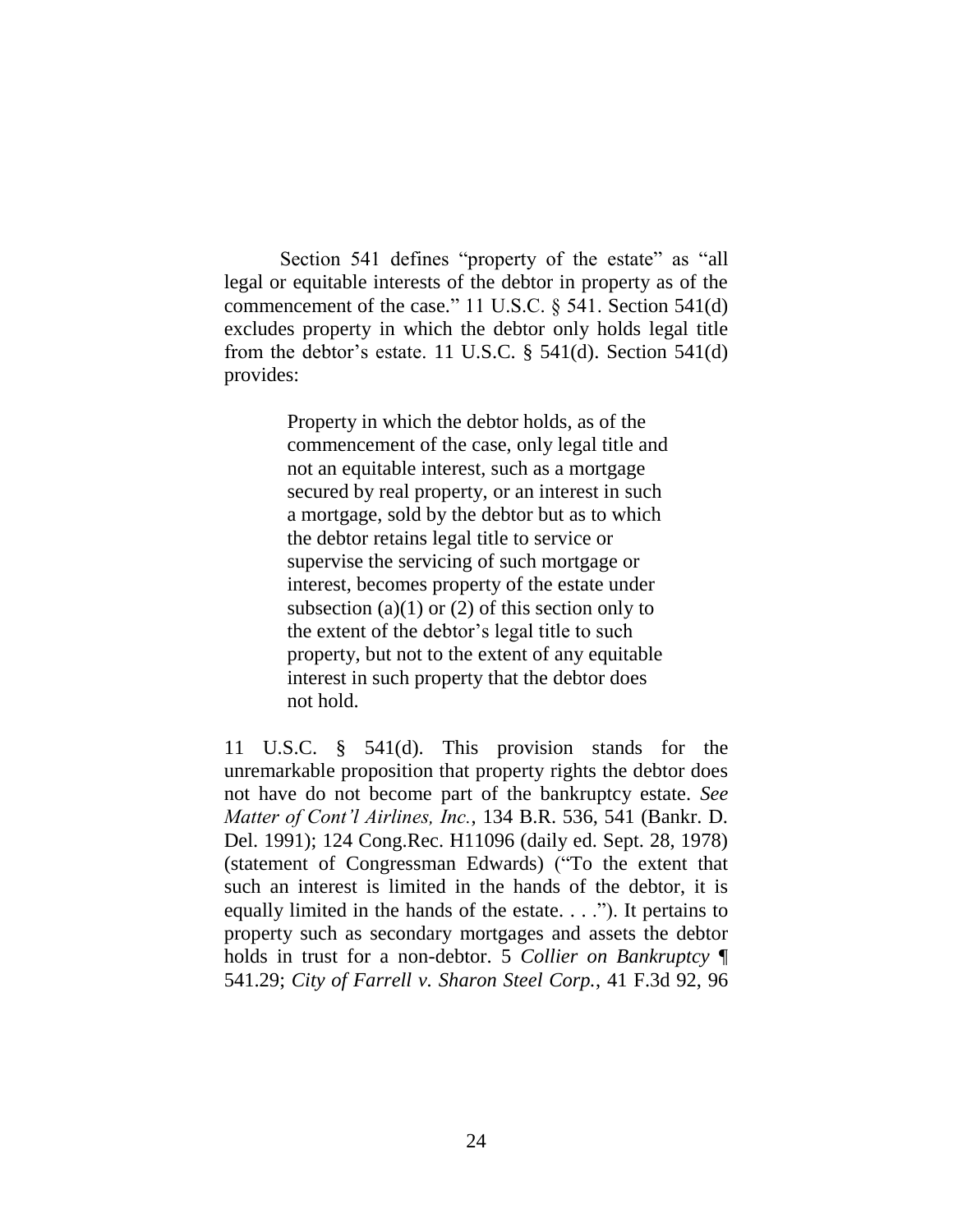(3d Cir. 1994) (finding the debtor held employee income tax withholdings in a trust, and it was not property of the estate); *Cont'l Airlines, Inc.*, 134 B.R. at 541-42 ("Section 541(d) was enacted to protect the secondary mortgage market but has been read expansively to include express and constructive trusts as well." (citation omitted)). Section 541(d) "reiterates the general principle that where the debtor holds bare legal title without any equitable interest, . . . the estate acquires bare legal title without any equitable interest in the property." 124 Cong. Rec. 33999 (1978) (remarks of Sen. DeConcini).

RCS further contends that under Australia's Corporation's Act ABC does not hold any equitable interest in its fully-leveraged property. The only authority RCS cites for this proposition is a treatise on Australian insolvency law, stating "[t]he major practical effect of [debt] crystallization is that the debenture holder is given equitable interest in the property secured, which revokes the company's power to deal with such assets in the ordinary course of business." Michael Murray*, Australian Insolvency Management Pract.* ¶ 65-500 (CCH). A floating charge crystallizes and becomes a fixed charge upon default or appointment of a receiver.<sup>11</sup> In this case there is no question the receiver has the power to operate and manage ABC, and to use and dispose of its encumbered assets. The question is whether the receiver's control over the assets divests ABC of all equitable interests in them.

A floating charge is a debt secured by interchangeable property, such as stocks that may be purchased or sold frequently. A fixed charge encumbers a specific item of property. In this case the secured creditors already held fixed charges in addition to the floating charges that crystallized when ABC went into Voluntary Administration.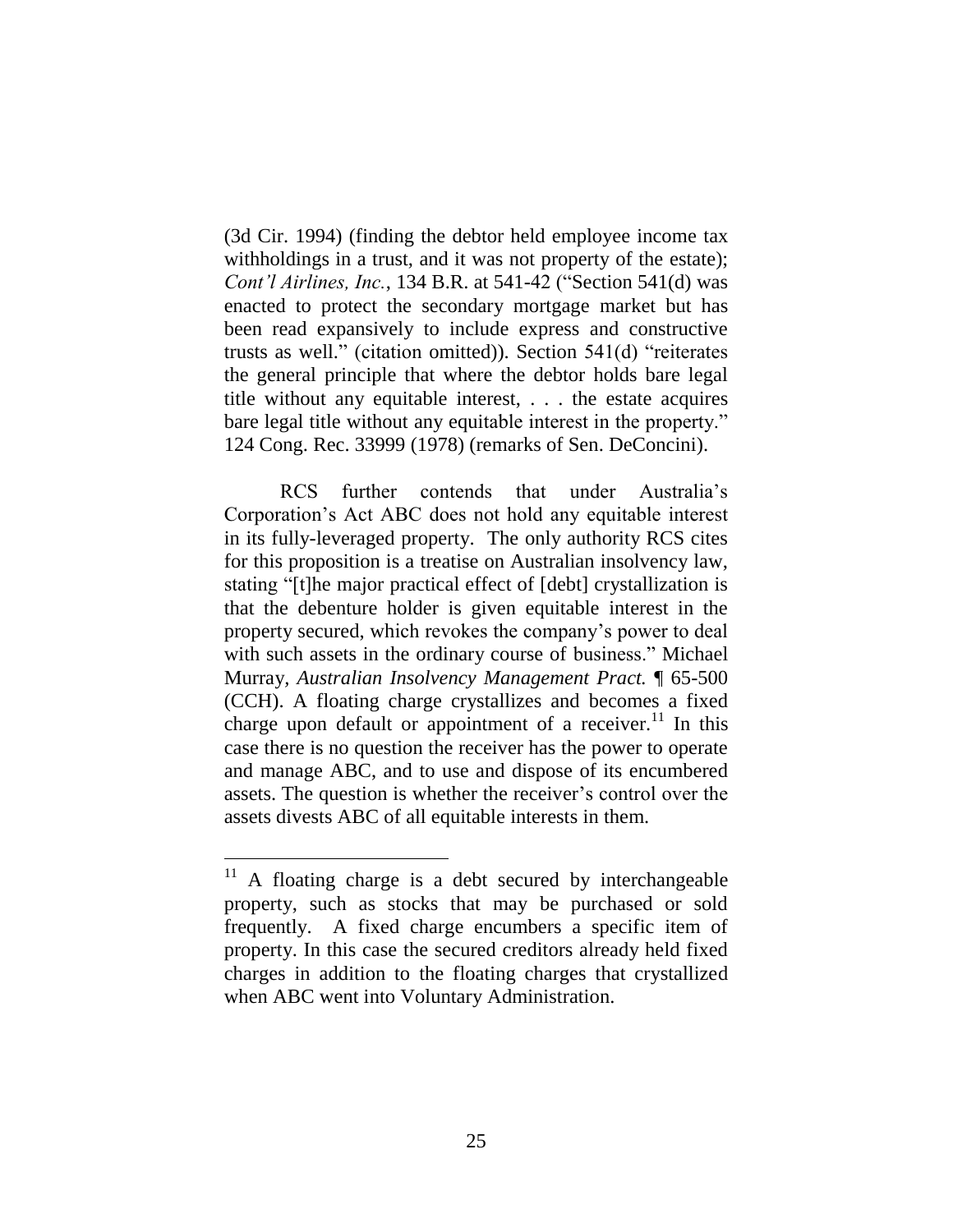Although the full value of ABC's assets are leveraged, ABC nevertheless holds several important equitable interests in its property. First, it has the right to surplus proceeds from the sale of the encumbered assets. In *United States v. Whiting Pools* the Supreme Court held assets the IRS seized to enforce its lien were part of the debtor's estate. 462 U.S. 198, 210 (1983). The IRS was authorized to seize and sell property belonging to the debtor to satisfy the lien imposed on that property, and took physical possession of the assets before the debtor filed for bankruptcy. *Id.* at 211. The Court held the property was property of the estate, in part, because the IRS was obligated to return to the debtor any proceeds from the sale that exceeded the value of the lien. *Id.* In *Whiting* it was unlikely there would be any surplus because the debt owed to the IRS was \$92,000, but the liquidation value of the property seized was only \$35,000. *Id.* at 200. Even though the IRS held an equitable interest in and a right to possess the property, "[o]wnership of the property is transferred only when the property is sold to a bona fide purchaser at a tax sale." *Id.* at 211.

The same obligation to pay any surplus from the sale of assets exists under Australia's Corporations Act. The receiver must pay to the company any proceeds from the sale of assets that exceed the value of the charge. *Recievership*, *supra*, at 2; Corporations Act s 441EA. Although both parties agree there will be no surplus from the sale of the assets, that same circumstance did not change the Supreme Court's analysis in *Whiting Pools*. Since the IRS's lien and control over the debtor's assets were insufficient to deprive the debtor of all equitable interests in *Whiting Pools*, the same would appear to be true of the charges and control over ABC's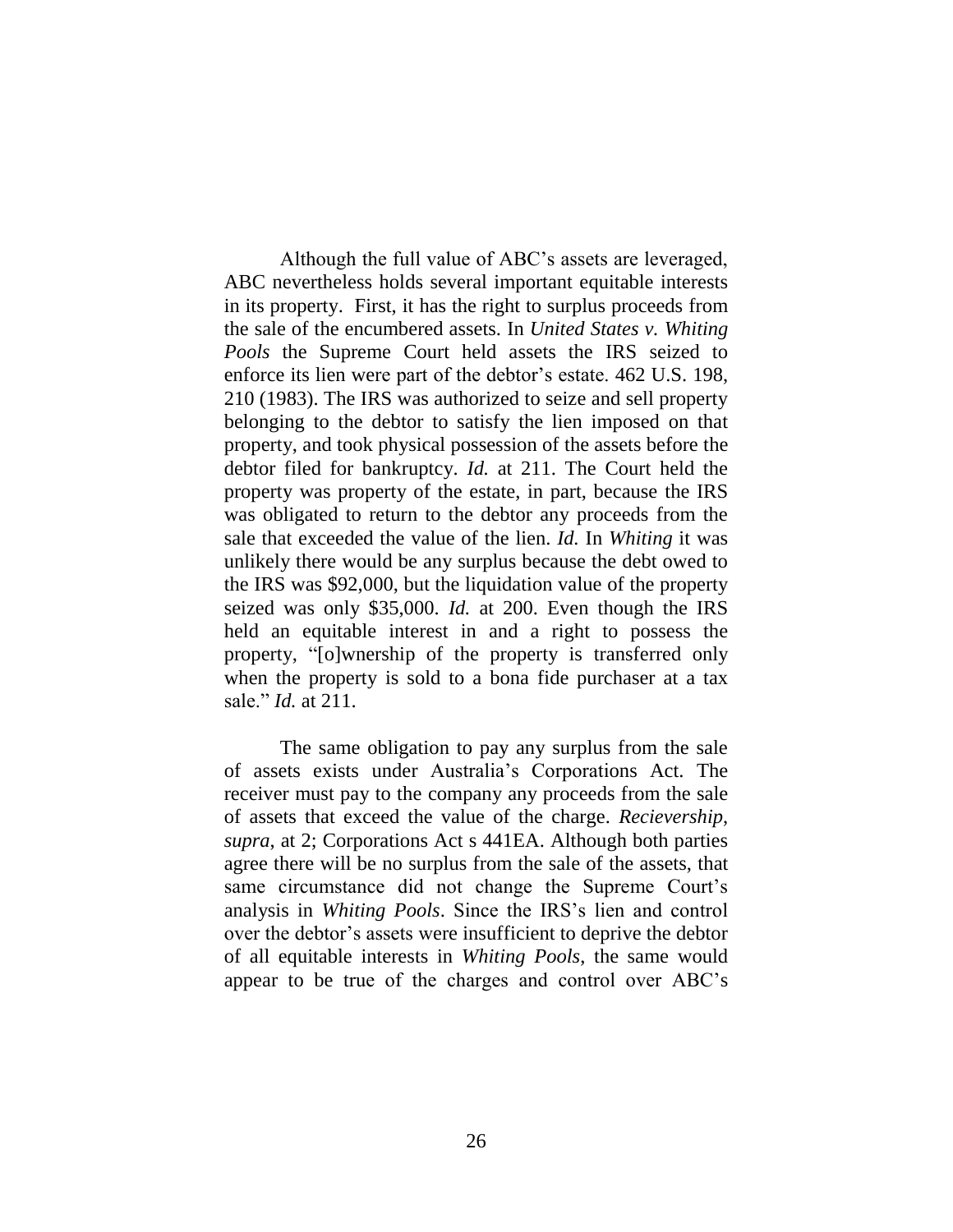assets before they are sold. Since the receiver did not sell ABC's assets in the United States, under U.S. bankruptcy law, the assets would be property of the estate and subject to the automatic stay under Section  $362<sup>12</sup>$ 

Second, ABC retains the right of redemption under Australia's Corporations Act. Corporations Act s 554F(2) ("The liquidator may, at any time, redeem the security interest on payment to the creditor of the amount of the creditor's estimate of its value."). U.S. bankruptcy courts consistently recognize the right of redemption as an equitable interest in property, which must be turned over to the debtor's estate. *In re Moffett*, 356 F.3d 518, 521-22 (4th Cir. 2004); *Charles R. Hall Motors, Inc. v. Lewis*, 137 F.3d 1280, 1284-85 (11th Cir. 1998); 5 *Collier on Bankruptcy* ¶ 541.05. We also find ABC's right of redemption is an equitable interest. Accordingly, Section 541(d) does not exclude ABC's property in the United States from "property of the debtor" because ABC holds more than bare legal title to the property. Since ABC's assets in the United States are "property of the debtor" they are subject to the automatic stay under 11 U.S.C. § 1520.

# **III.**

RCS could not enforce its judgment against ABC under either the U.S. or Australian insolvency regimes. RCS

 $12$  We note that this comparison is somewhat strained because secured creditors must surrender the assets securing their debts under U.S. bankruptcy law, but not under Australia's Corporations Act. This illustrates one of the challenges of using Section 541 to define "property of the debtor" in the Chapter 15 context.